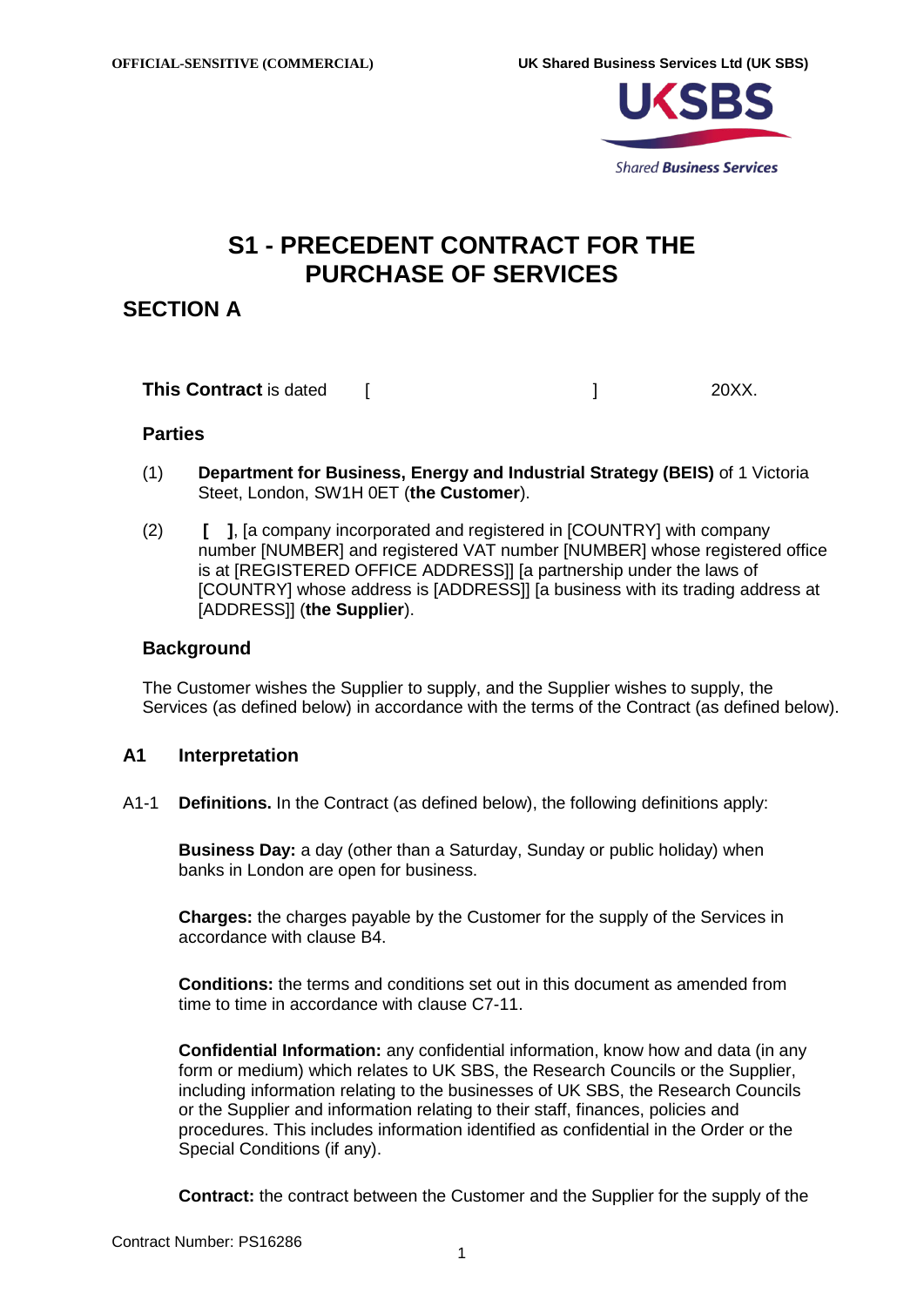Services, in accordance with these Conditions, any Special Conditions and the Order only.

**Customer:** the person(s) or firm(s) specified in the Order.

**Deliverables:** all Documents, products and materials developed by the Supplier or its agents, contractors and employees as part of or in relation to the Services in any form, including computer programs, data, reports and specifications (including drafts).

**Document:** includes, in addition to any document in writing, any drawing, map, plan, diagram, design, picture or other image, tape, disk or other device or record embodying information in any form.

**EIR:** the Environmental Information Regulations 2004 together with any guidance and/or codes of practice issues by the Information Commissioner or relevant government department in relation to such regulations.

**FOIA:** the Freedom of Information Act 2000 and any subordinate legislation made under the Act from time to time, together with any guidance and/or codes of practice issued by the Information Commissioner or relevant government department in relation to such legislation.

**Information:** has the meaning given under section 84 of FOIA.

**Intellectual Property Rights:** all patents, rights to inventions, utility models, copyright and related rights, trade marks, service marks, trade, business and domain names, rights in trade dress or get-up, rights in goodwill or to sue for passing off, unfair competition rights, rights in designs, rights in computer software, database right, topography rights, rights in confidential information (including knowhow and trade secrets) and any other intellectual property rights, in each case whether registered or unregistered and including all applications for and renewals or extensions of such rights, and all similar or equivalent rights or forms of protection in any part of the world.

**Order:** the Customer's order for the Services, as set out in the Customer's completed purchase order form (including any Specification) which is in the format of the pro forma order form attached at [Schedule 2.](#page-22-0) For the avoidance of doubt, if the Customer's purchase order form is not in the format of the pro forma order form at [Schedule 2,](#page-22-0) it will not constitute an Order.

**Public Body:** any part of the government of the United Kingdom including but not limited to the Northern Ireland Assembly and Executive Committee, the Scottish Executive and the National Assembly for Wales, local authorities, government ministers and government departments and government agencies.

**UK SBS:** UK Shared Business Services Ltd (UK SBS) (formerly RCUK Shared Services Centre Ltd) (a limited company registered in England and Wales with company number 06330639).

**Request for Information:** a request for Information or an apparent request under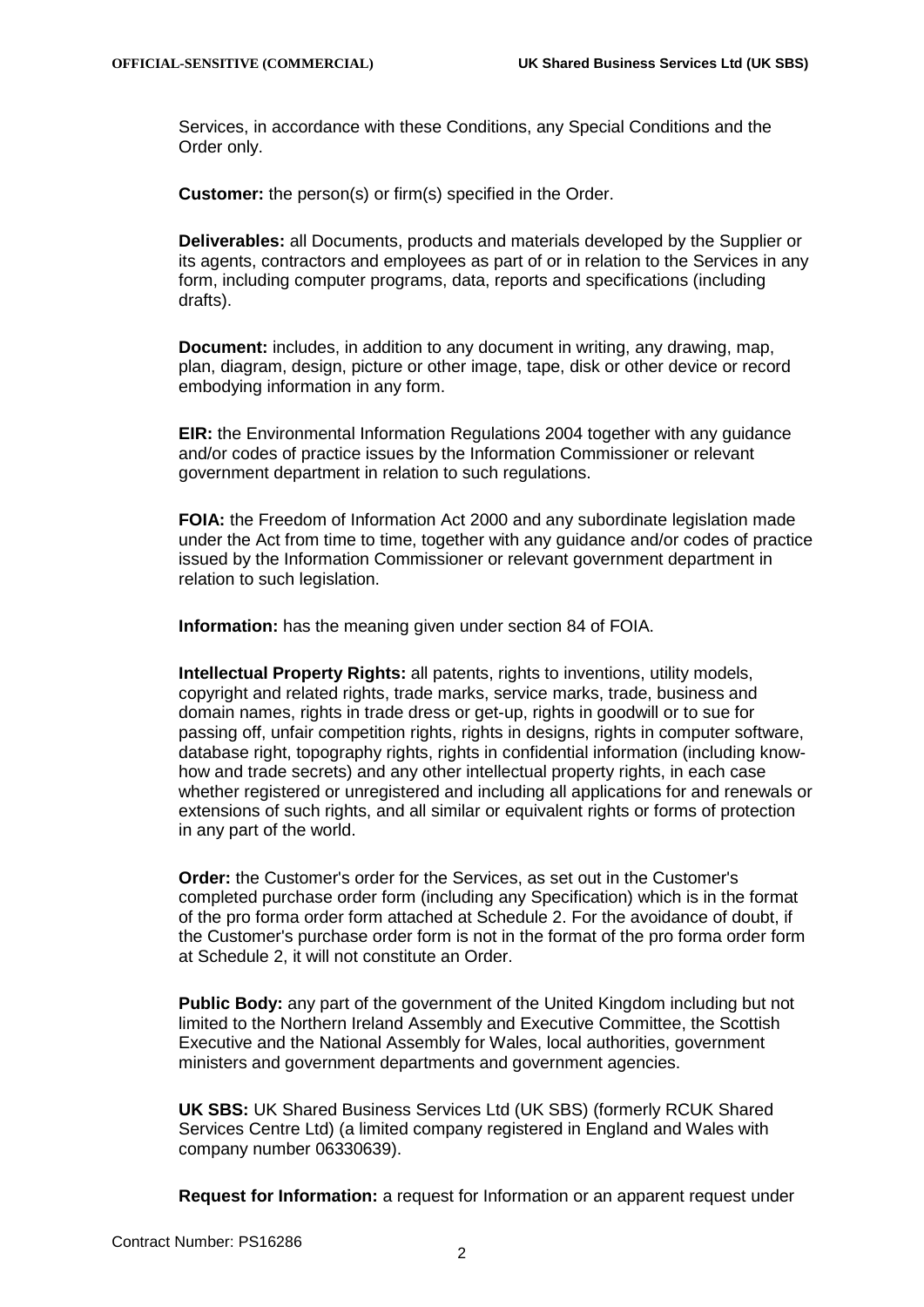FOIA or EIR.

**Research Councils:** the Arts and Humanities Research Council, the Biotechnology and Biological Sciences Research Council, the Engineering and Physical Sciences Research Council, the Economic and Social Research Council, the Medical Research Council, the Natural Environment Research Council, the Science and Technology Facilities Council, and any replacement or successor organisations to any of those bodies from time to time.

**Services:** the services, including without limitation any Deliverables, to be provided by the Supplier under the Contract as set out in the Order.

**Special Conditions:** the special conditions (if any) set out in [Schedule 1.](#page-21-0)

**Specification:** any specification for the Services, including any related plans and drawings, that is supplied to the Supplier by the Customer, or produced by the Supplier and agreed in writing by the Customer.

**Supplier or Suppliers:** the parties to the contract as named in Section A (2).

**Supplier's Associate:** any individual or entity associated with the Supplier including, without limitation, the Supplier's subsidiary, affiliated or holding companies and any employees, agents or contractors of the Supplier and / or its subsidiary, affiliated or holding companies or any entity that provides services for or on behalf of the Supplier.

**TUPE:** the Transfer of Undertakings (Protection of Employment) Regulations 2006 as amended or replaced from time to time.

**Working Day:** any Business Day excluding 27, 28, 29, 30 and 31 December in any year.

- A1-2 **Construction.** In the Contract, unless the context requires otherwise, the following rules apply:
	- A1-2-1 A **person** includes a natural person, corporate or unincorporated body (whether or not having separate legal personality).
	- A1-2-2 A reference to a party includes its personal representatives, successors or permitted assigns.
	- A1-2-3 A reference to a statute or statutory provision is a reference to such statute or provision as amended or re-enacted. A reference to a statute or statutory provision includes any subordinate legislation made under that statute or statutory provision, as amended or re-enacted.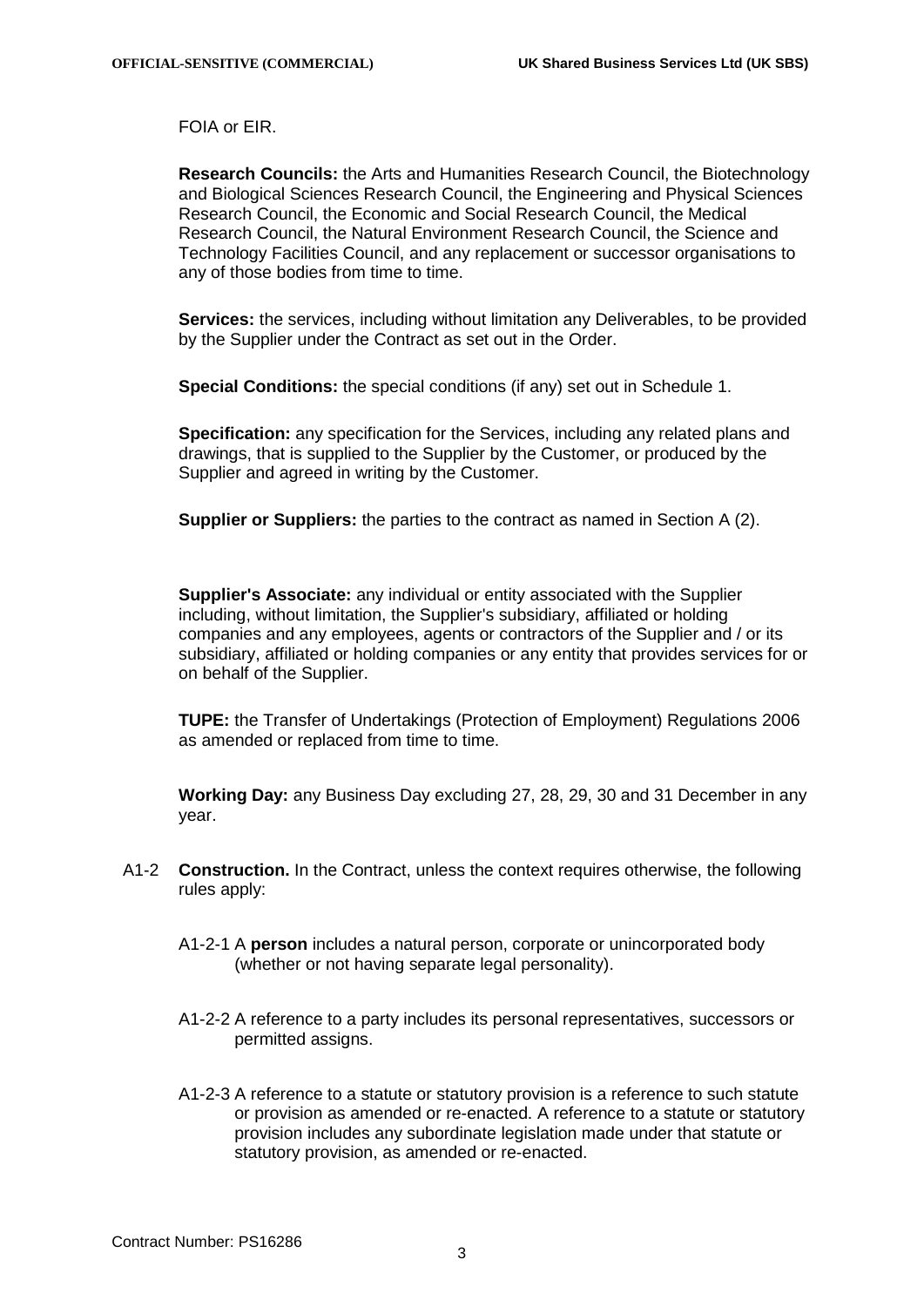- A1-2-4 Any phrase introduced by the terms **including**, **include**, **in particular** or any similar expression shall be construed as illustrative and shall not limit the sense of the words preceding those terms.
- A1-2-5 The headings in these Conditions are for ease of reference only and do not affect the interpretation or construction of the Contract.
- A1-2-6 A reference to **writing** or **written** includes faxes and e-mails.

## **A2 Basis of contract**

- A2-1 Where UK SBS is not the Customer, UK SBS is the agent of the Customer for the purpose of procurement and is authorised to negotiate and enter into contracts for the supply of services on behalf of the Customer. UK SBS will not itself be a party to, nor have any liability under, the Contract unless it is expressly specified as Customer in the Order.
- A2-2 These Conditions, any Special Conditions and the Order apply to the Contract to the exclusion of all other terms and conditions, including any other terms that the Supplier seeks to impose or incorporate (whether in any quotation, confirmation of order, in correspondence or in any other context), or which are implied by trade, custom, practice or course of dealing.
- A2-3 If there is any conflict or inconsistency between these Conditions, the Special Conditions (if any) and the Order (including any Specification), the Order (including any Specification) will prevail over the Special Conditions and the Special Conditions will prevail over these Conditions, in each case to the extent necessary to resolve that conflict or inconsistency.
- <span id="page-3-1"></span>A2-4 The Order constitutes an offer by the Customer to purchase the Services in accordance with these Conditions (and any Special Conditions). This offer shall remain valid for acceptance by the Supplier, in accordance with clause [A2-5,](#page-3-0) for 28 days from the date of the Order. Notwithstanding that after 28 days the offer will have expired, the Customer may, at its discretion, nevertheless treat the offer as still valid and may elect to accept acceptance by the Supplier, in accordance with clause [A2-5,](#page-3-0) as valid acceptance of the offer.
- <span id="page-3-0"></span>A2-5 Subject to clause [A2-4,](#page-3-1) the Order shall be deemed to be accepted on the earlier of:

A2-5-1 the Supplier issuing a written acceptance of the Order; and

A2-5-2 the Supplier doing any act consistent with fulfilling the Order,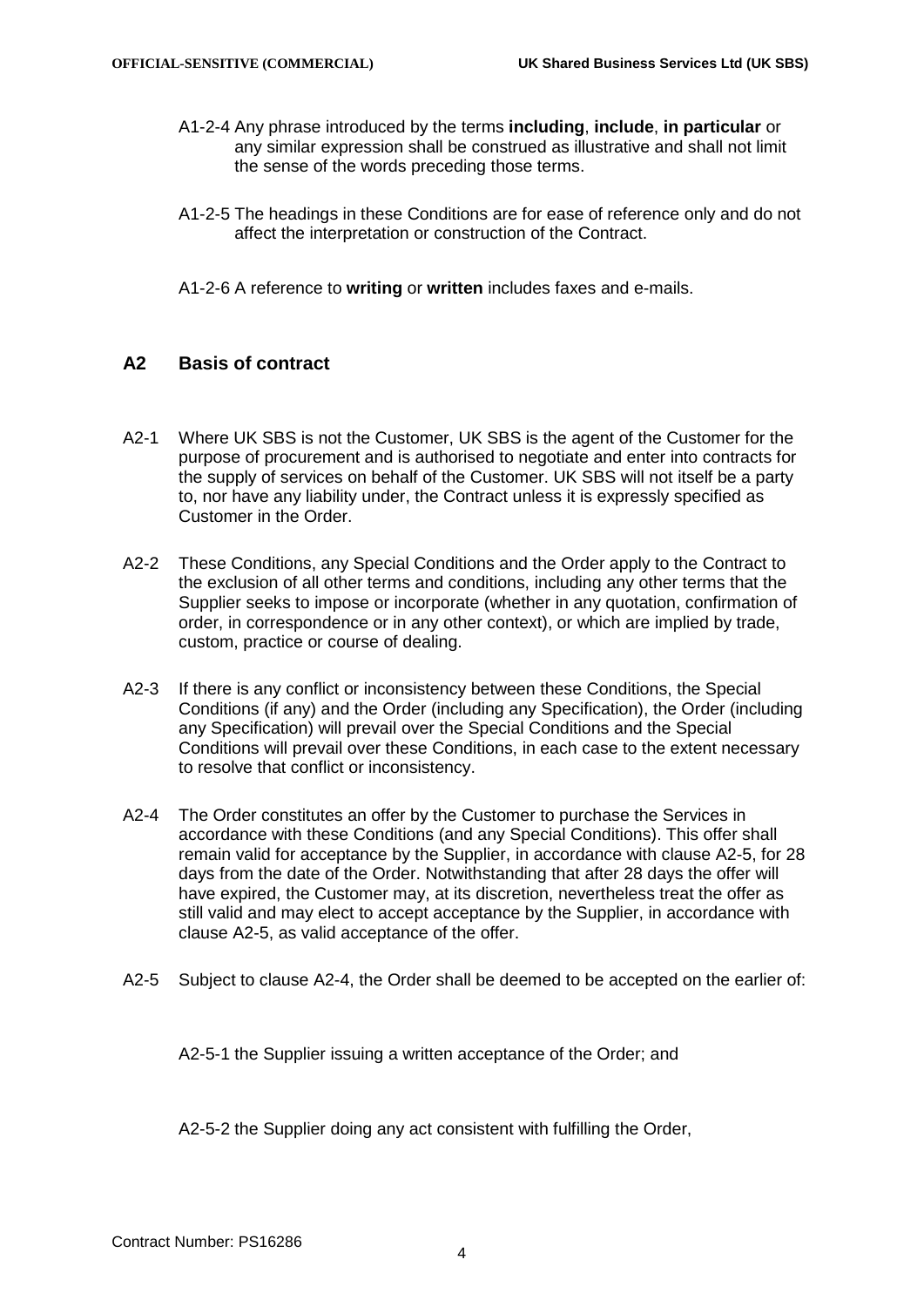at which point the Contract shall come into existence. The Contract shall remain in force until all the parties' obligations have been performed in accordance with the Contract, at which point it shall expire, or until the Contract has been terminated in accordance with clause [C2-3.](#page-14-0)

# **A3 Termination**

- A3-1 The Customer may terminate the Contract in whole or in part at any time before the Services are provided with immediate effect by giving the Supplier written notice, whereupon the Supplier shall discontinue all work on the Contract. The Customer shall pay the Supplier fair and reasonable compensation for work-in-progress at the time of termination, but such compensation shall not include loss of anticipated profits or any consequential loss. The Supplier shall have a duty to mitigate its costs and shall on request provide proof of expenditure for any compensation claimed.
- A3-2 The Customer may terminate the Contract with immediate effect by giving written notice to the Supplier if:

A3-2-1 the circumstances set out in clauses [B2-1-1](#page-8-0) or [C4-1](#page-15-0) apply;

- A3-2-2 the Supplier breaches any term of the Contract and (if such breach is remediable) fails to remedy that breach within 30 days of being notified in writing of the breach; or
- <span id="page-4-0"></span>A3-2-3 the Supplier suspends, or threatens to suspend, payment of its debts or is unable to pay its debts as they fall due or admits inability to pay its debts or (being a company) is deemed unable to pay its debts within the meaning of section 123 of the Insolvency Act 1986, or (being an individual) is deemed either unable to pay its debts or as having no reasonable prospect of so doing, in either case, within the meaning of section 268 of the Insolvency Act 1986, or (being a partnership) has any partner to whom any of the foregoing apply; or
- A3-2-4 the Supplier commences negotiations with all or any class of its creditors with a view to rescheduling any of its debts, or makes a proposal for or enters into any compromise or arrangement with its creditors; or
- A3-2-5 (being a company) a petition is filed, a notice is given, a resolution is passed, or an order is made, for or in connection with the winding up of the Supplier; or
- A3-2-6 (being an individual) the Supplier is the subject of a bankruptcy petition or order; or
- A3-2-7 a creditor or encumbrancer of the Supplier attaches or takes possession of, or a distress, execution, sequestration or other such process is levied or enforced on or sued against, the whole or any part of its assets and such attachment or process is not discharged within 14 days; or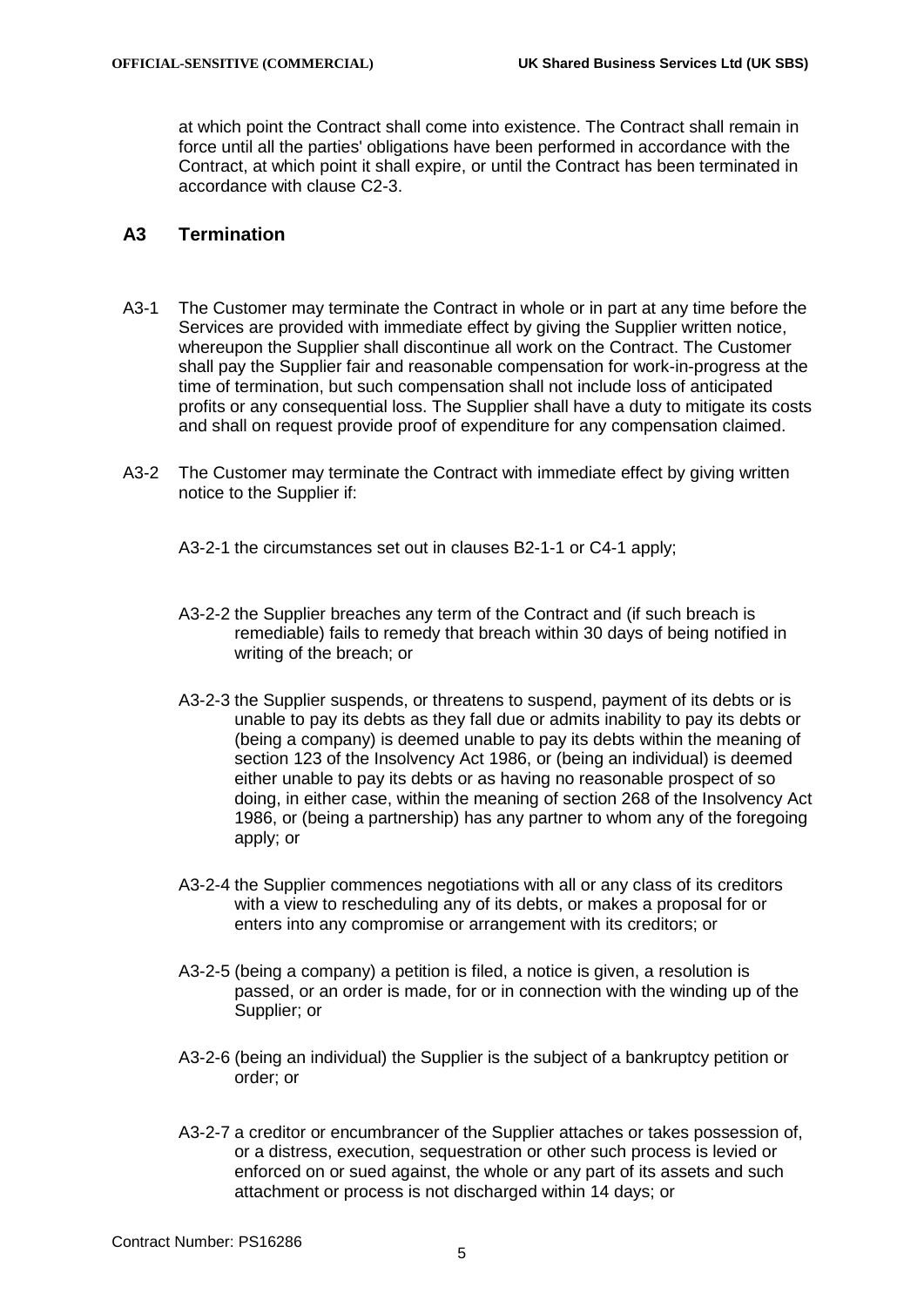- A3-2-8 (being a company) an application is made to court, or an order is made, for the appointment of an administrator or if a notice of intention to appoint an administrator is given or if an administrator is appointed over the Supplier; or
- A3-2-9 (being a company) a floating charge holder over the Supplier's assets has become entitled to appoint or has appointed an administrative receiver; or
- <span id="page-5-0"></span>A3-2-10 a person becomes entitled to appoint a receiver over the Supplier's assets or a receiver is appointed over the Supplier's assets; or
- A3-2-11 any event occurs, or proceeding is taken, with respect to the Supplier in any jurisdiction to which it is subject that has an effect equivalent or similar to any of the events mentioned in clause [A3-2-3](#page-4-0) to clause [A3-2-10](#page-5-0) inclusive; or
- A3-2-12 there is a change of control of the Supplier (within the meaning of section 1124 of the Corporation Tax Act 2010); or
- A3-2-13 the Supplier suspends, or threatens to suspend, or ceases or threatens to cease to carry on, all or substantially the whole of its business; or
- A3-2-14 the Supplier's financial position deteriorates to such an extent that in the Customer's opinion the Supplier's capability to adequately fulfil its obligations under the Contract has been placed in jeopardy; or
- A3-2-15 (being an individual) the Supplier dies or, by reason of illness or incapacity (whether mental or physical), is incapable of managing his or her own affairs or becomes a patient under any mental health legislation.
- <span id="page-5-1"></span>A3-3 Termination of the Contract, however arising, shall not affect any of the parties' rights and remedies that have accrued as at termination. Clauses which expressly or by implication survive termination or expiry of the Contract shall continue in full force and effect.
- A3-4 Without prejudice to clause [A3-3,](#page-5-1) clauses [B1,](#page-7-0) [B2,](#page-8-1) [B5,](#page-11-0) [B6,](#page-11-1) [B7,](#page-12-0) [B8,](#page-13-0) [B9,](#page-13-1) [C1,](#page-14-1) [C2-3,](#page-14-0) [C6](#page-16-0) and [C7](#page-17-0) shall survive the termination or expiry of the Contract and shall continue in full force and effect.
- A3-5 Upon termination or expiry of the Contract, the Supplier shall immediately:

A3-5-1 cease all work on the Contract;

A3-5-2 deliver to the Customer all Deliverables and all work-in-progress whether or not then complete. If the Supplier fails to do so, then the Customer may enter the Supplier's premises and take possession of them. Until they have been returned or delivered, the Supplier shall be solely responsible for their safe keeping and will not use them for any purpose not connected with this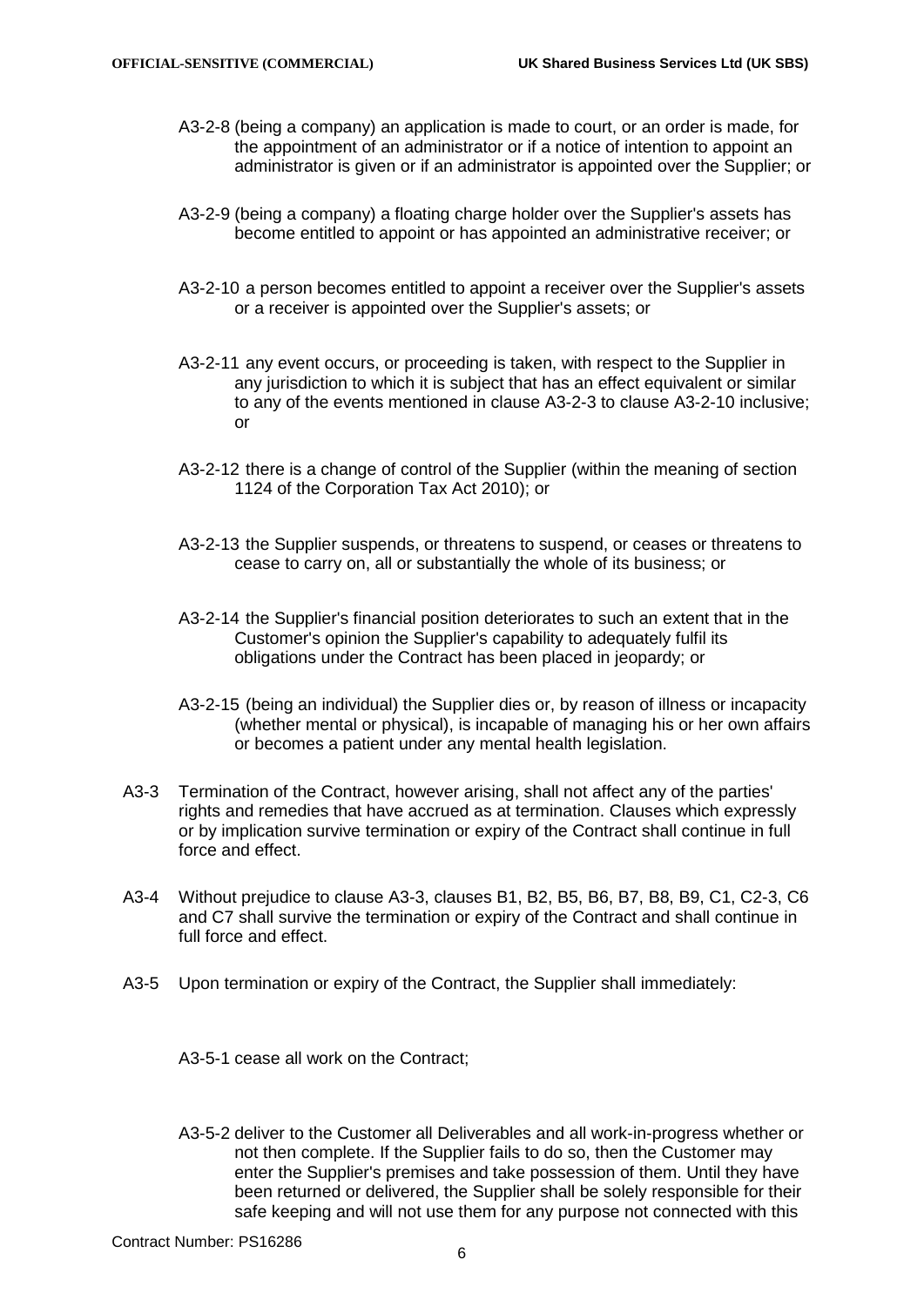Contract;

- A3-5-3 cease use of and return (or, at the Customer's election, destroy) all Customer Materials in the Supplier's possession or control; and
- A3-5-4 cease all use of, and delete all copies of, UK SBS's or the Customer's confidential information.
- **A3-6** The Customer may terminate the Contract by written notice to the Supplier in any of the following circumstances:

A3-6-1 Where it considers that the Contract has been subject to a substantial modification which would have required a new procurement procedure in accordance with Regulation 72(9) of the Public Contracts Regulations 2015 ("PCR 2015");

A3-6-2 Where it considers that the Supplier has at the time of the award of the Contract been in one of the situations referred to in Regulation 57(1) of the PCR 2015, including as a result of the application of regulation 57(2), and should therefore have been excluded from the procurement procedure;

A3-6-3 Where the Contract should not have been awarded to the Supplier in view of a serious infringement of the obligations under the EU Treaties and Directive 2014/24/EU of the European Parliament and of the Council that has been declared by the Court of Justice of the European Union in a procedure under Article 258 of the TFEU;

A3-6-4 Where the European Commission sends a reasoned opinion to the United Kingdom or brings the matter before the Court of Justice of the European Union under Article 258 of the TFEU alleging that the Contract should not have been awarded to the Supplier in view of a serious infringement of the obligations under the Treaties and Directive 2014/24/EU of the European Parliament and of the Council; or

A3-6-5 Where a third party starts court proceedings against The Customer seeking a declaration that the Contract is ineffective or should be shortened under Regulations 98 to 101 of the PCR 2015, which The Customer considers have a reasonable prospect of success.

Such termination shall be effective immediately or at such later date as is specified in the notice. The Customer shall not incur any liability to the Supplier by reason of such termination and shall not be required to pay any costs, losses or damage to the Supplier. Termination under this clause shall be without prejudice to any other rights of The Customer.

**A3-7** The Customer shall at any time have the right for convenience to terminate the Contract or reduce the quantity of Services or Goods to be provided by the Supplier in each case by giving to the Supplier reasonable written notice. During the period of notice the Customer may direct the Supplier to perform all or any of the work under the Contract. Where the Customer has invoked either of these rights, the Supplier may claim reasonable costs necessarily and properly incurred by him as a result of the termination or reduction, excluding loss of profit, provided that the claim shall not exceed the total cost of the Contract.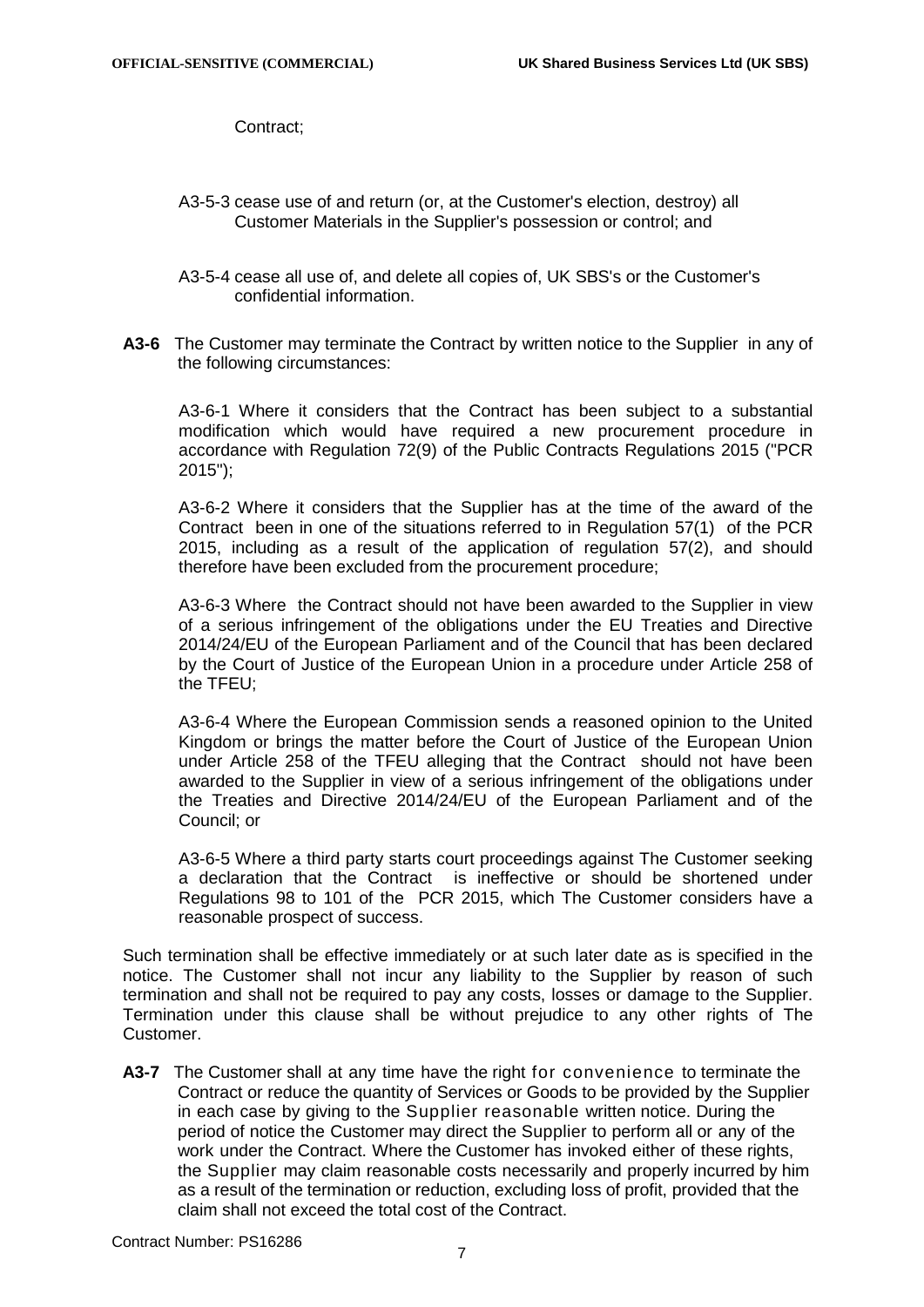# **SECTION B**

### <span id="page-7-0"></span>**B1 Supply of Services**

- B1-1 The Supplier shall from the date set out in the Order and until the end date specified in the Order provide the Services to the Customer in accordance with the terms of the Contract.
- B1-2 The Supplier shall meet any performance dates for the Services (including the delivery of Deliverables) specified in the Order or notified to the Supplier by the Customer.
- B1-3 In providing the Services, the Supplier shall:
	- B1-3-1 co-operate with the Customer in all matters relating to the Services, and comply with all instructions of the Customer;
	- B1-3-2 perform the Services with reasonable skill and care and in accordance with all generally recognised commercial standards and practices for services of the nature of the Services;
	- B1-3-3 use personnel who are suitably skilled and experienced to perform tasks assigned to them, and in sufficient number to ensure that the Supplier's obligations are fulfilled in accordance with this Contract;
	- B1-3-4 ensure that the Services and Deliverables will conform with all descriptions and specifications set out in the Order, and that the Deliverables shall be fit for any purpose expressly or impliedly made known to the Supplier by the Customer;
	- B1-3-5 provide all equipment, tools and vehicles and such other items as are required to provide the Services;
	- B1-3-6 use the best quality goods, materials, standards and techniques, and ensure that the Deliverables, and all goods and materials supplied and used in the Services or transferred to the Customer, will be free from defects in workmanship, installation and design;
	- B1-3-7 obtain and at all times maintain all necessary licences and consents, and comply with all applicable laws and regulations;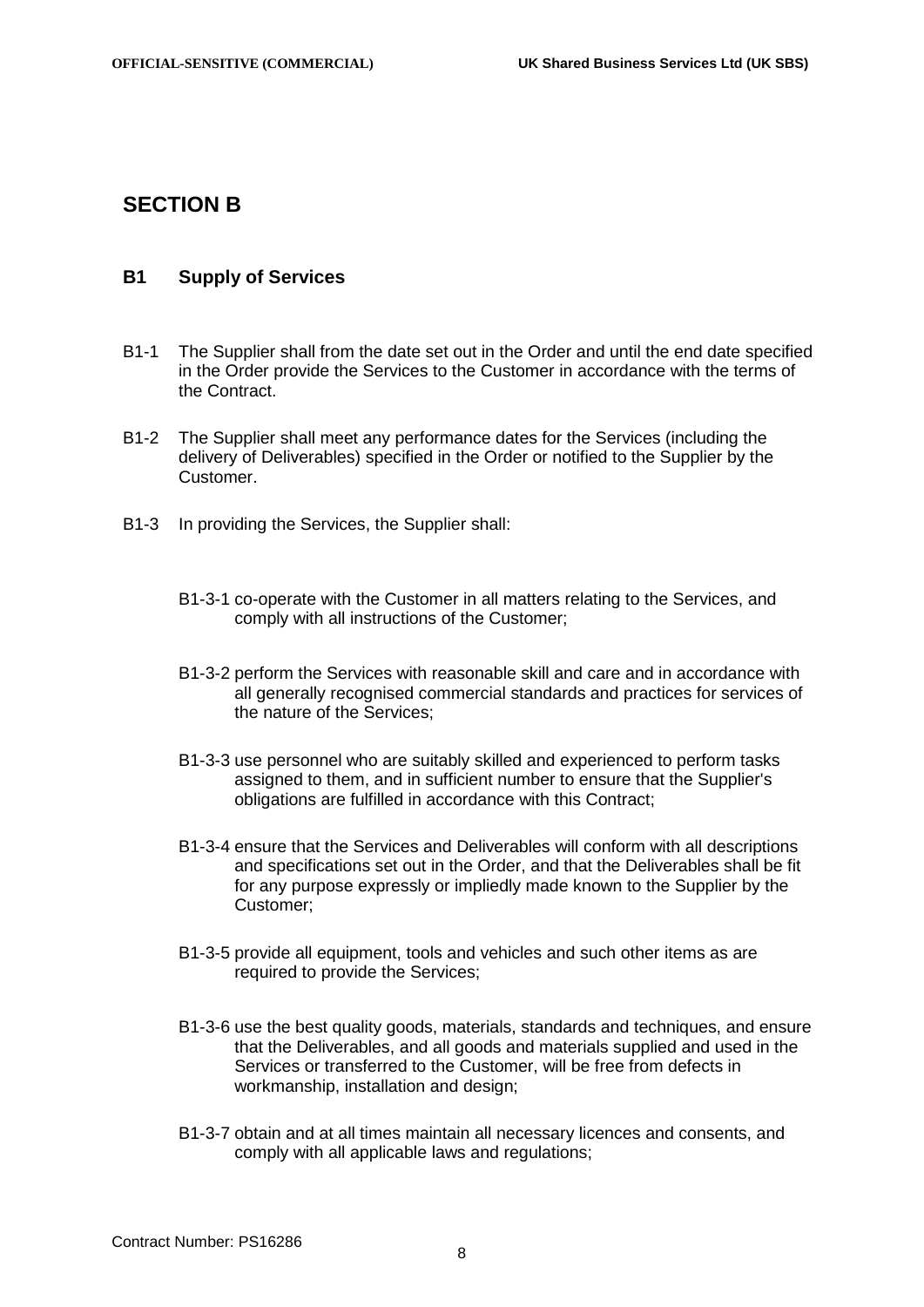- B1-3-8 observe all health and safety rules and regulations and any other security requirements that apply at any of the Customer's premises; and
- B1-3-9 not do or omit to do anything which may cause the Customer to lose any licence, authority, consent or permission on which it relies for the purposes of conducting its business, and the Supplier acknowledges that the Customer may rely or act on the Services.
- B1-4 The Customer's rights under the Contract are without prejudice to and in addition to the statutory terms implied in favour of the Customer under the Supply of Goods and Services Act 1982 and any other applicable legislation.
- B1-5 Without prejudice to the Customer's statutory rights, the Customer will not be deemed to have accepted any Deliverables until the Customer has had at least 14 Working Days after delivery to inspect them and the Customer also has the right to reject any Deliverables as though they had not been accepted for 14 Working Days after any latent defect in the Deliverables has become apparent.
- B1-6 If, in connection with the supply of the Services, the Customer permits any employees or representatives of the Supplier to have access to any of the Customer's premises, the Supplier will ensure that, whilst on the Customer's premises, the Supplier's employees and representatives comply with:
	- B1-6-1 all applicable health and safety, security, environmental and other legislation which may be in force from time to time; and
	- B1-6-2 any Customer policy, regulation, code of practice or instruction relating to health and safety, security, the environment or access to and use of any Customer laboratory, facility or equipment which is brought to their attention or given to them whilst they are on Customer premises by any employee or representative of the Customer.
- <span id="page-8-2"></span>B1-7 The Supplier warrants that the provision of Services shall not give rise to a transfer of any employees of the Supplier or any third party to UK SBS or the Customer pursuant to TUPE.

# <span id="page-8-1"></span>**B2 Customer remedies**

- <span id="page-8-0"></span>B2-1 If the Supplier fails to perform the Services by the applicable dates, the Customer shall, without limiting its other rights or remedies, have one or more of the following rights:
	- B2-1-1 to terminate the Contract with immediate effect by giving written notice to the Supplier;
	- B2-1-2 to refuse to accept any subsequent performance of the Services (including delivery of Deliverables) which the Supplier attempts to make;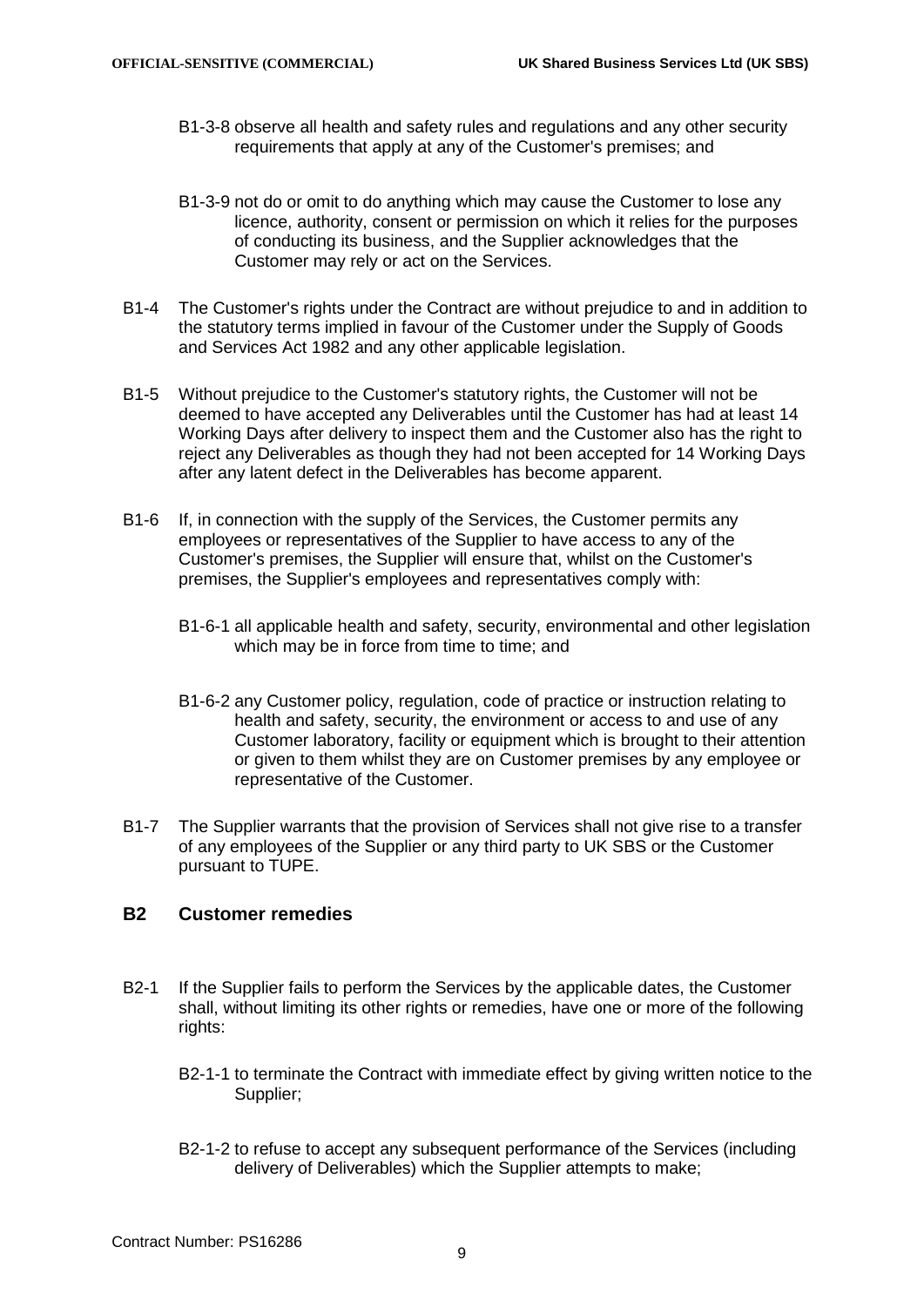- B2-1-3 to recover from the Supplier any costs incurred by UK SBS or the Customer in obtaining substitute services from a third party;
- B2-1-4 where the Customer has paid in advance for Services that have not been provided by the Supplier, to have such sums refunded by the Supplier; or
- B2-1-5 to claim damages for any additional costs, loss or expenses incurred by the Customer which are in any way attributable to the Supplier's failure to meet such dates.
- B2-2 These Conditions shall extend to any substituted or remedial services provided by the Supplier.
- B2-3 The Customer's rights under this Contract are in addition to its rights and remedies implied by statute and common law.

# **B3 Customer's obligations**

- B3-1 The Customer shall:
	- B3-1-1 provide the Supplier with reasonable access at reasonable times to the Customer's premises for the purpose of providing the Services; and
	- B3-1-2 provide such information to the Supplier as the Supplier may reasonably request and the Customer considers reasonably necessary for the purpose of providing the Services.

# <span id="page-9-0"></span>**B4 Charges and payment**

- B4-1 The Charges for the Services shall be set out in the Order, and shall be the full and exclusive remuneration of the Supplier in respect of the performance of the Services. Unless otherwise agreed in writing by the Customer, the Charges shall include every cost and expense of the Supplier directly or indirectly incurred in connection with the performance of the Services.
- <span id="page-9-1"></span>B4-2 Where the Order states that the Services are to be provided on a time and materials basis, the Charges for those Services will be calculated as follows:
	- B4-2-1 the charges payable for the Services will be calculated in accordance with the Supplier's standard daily fee rates (as at the date of the Order), subject to any discount specified in the Order;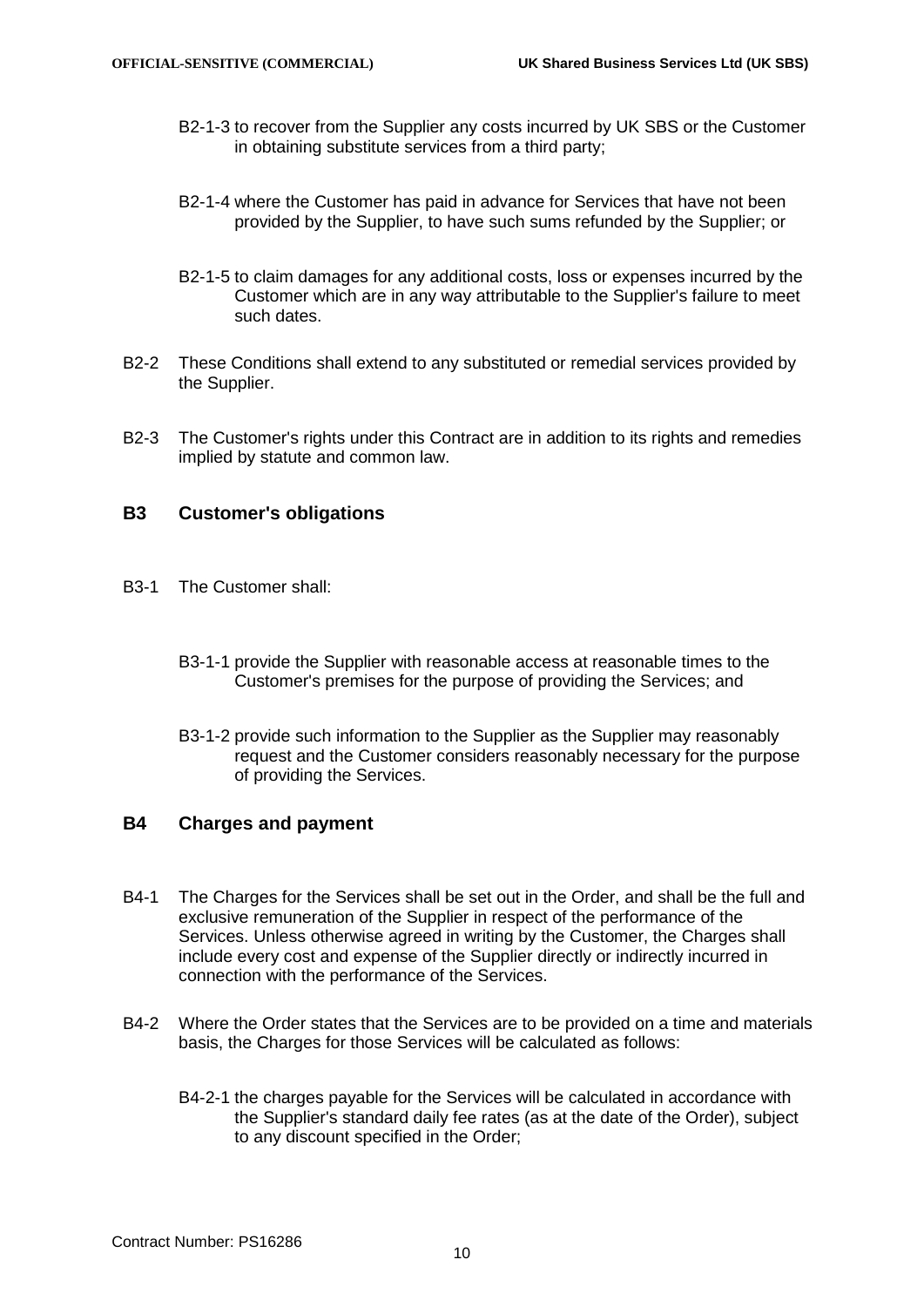- B4-2-2 the Supplier's standard daily fee rates for each individual person will be calculated on the basis of an eight-hour day worked between such hours and on such days as are agreed by the Customer and the Supplier;
- B4-2-3 the Supplier will not be entitled to charge pro-rata for part days without the prior written consent of the Customer;
- B4-2-4 the Supplier will ensure that every individual whom it engages to perform the Services completes time sheets recording time spent on the Services and the Supplier will use such time sheets to calculate the charges covered by each invoice and will provide copies of such time sheets to the Customer upon request; and
- B4-2-5 the Supplier will invoice the Customer monthly in arrears for its charges for time, as well as any previously agreed expenses and materials for the month concerned calculated as provided in this clause [B4-2](#page-9-1) and clause [B4-](#page-10-0) [3](#page-10-0)
- <span id="page-10-0"></span>B4-3 The Customer will reimburse the Supplier at cost for all reasonable travel, subsistence and other expenses incurred by individuals engaged by the Supplier in providing the Services to the Customer provided that the Customer's prior written approval is obtained before incurring any such expenses, that all invoices for such expenses are accompanied by valid receipts and provided that the Supplier complies at all times with UK SBS's expenses policy from time to time in force.
- B4-4 The Supplier shall invoice the Customer on completion of the Services. Each invoice shall include such supporting information required by the Customer to verify the accuracy of the invoice, including but not limited to the relevant purchase order number.
- B4-5 In consideration of the supply of the Services by the Supplier, the Customer shall pay the invoiced amounts within 30 days of the date of a correctly rendered invoice. Payment shall be made to the bank account nominated in writing by the Supplier unless the Customer agrees in writing to another payment method.
- B4-6 All amounts payable by the Customer under the Contract are exclusive of amounts in respect of value added tax chargeable for the time being (**VAT**). Where any taxable supply for VAT purposes is made under the Contract by the Supplier to the Customer, the Customer shall, on receipt of a valid VAT invoice from the Supplier, pay to the Supplier such additional amounts in respect of VAT as are chargeable on the supply of the Services at the same time as payment is due for the supply of the Services.
- B4-7 The Supplier shall maintain complete and accurate records of the time spent and materials used by the Supplier in providing the Services, and shall allow the Customer to inspect such records at all reasonable times on request.
- B4-8 The Supplier shall not be entitled to assert any credit, set-off or counterclaim against the Customer in order to justify withholding payment of any such amount in whole or in part. The Customer may, without limiting any other rights or remedies it may have, set off any amount owed to it by the Supplier against any amounts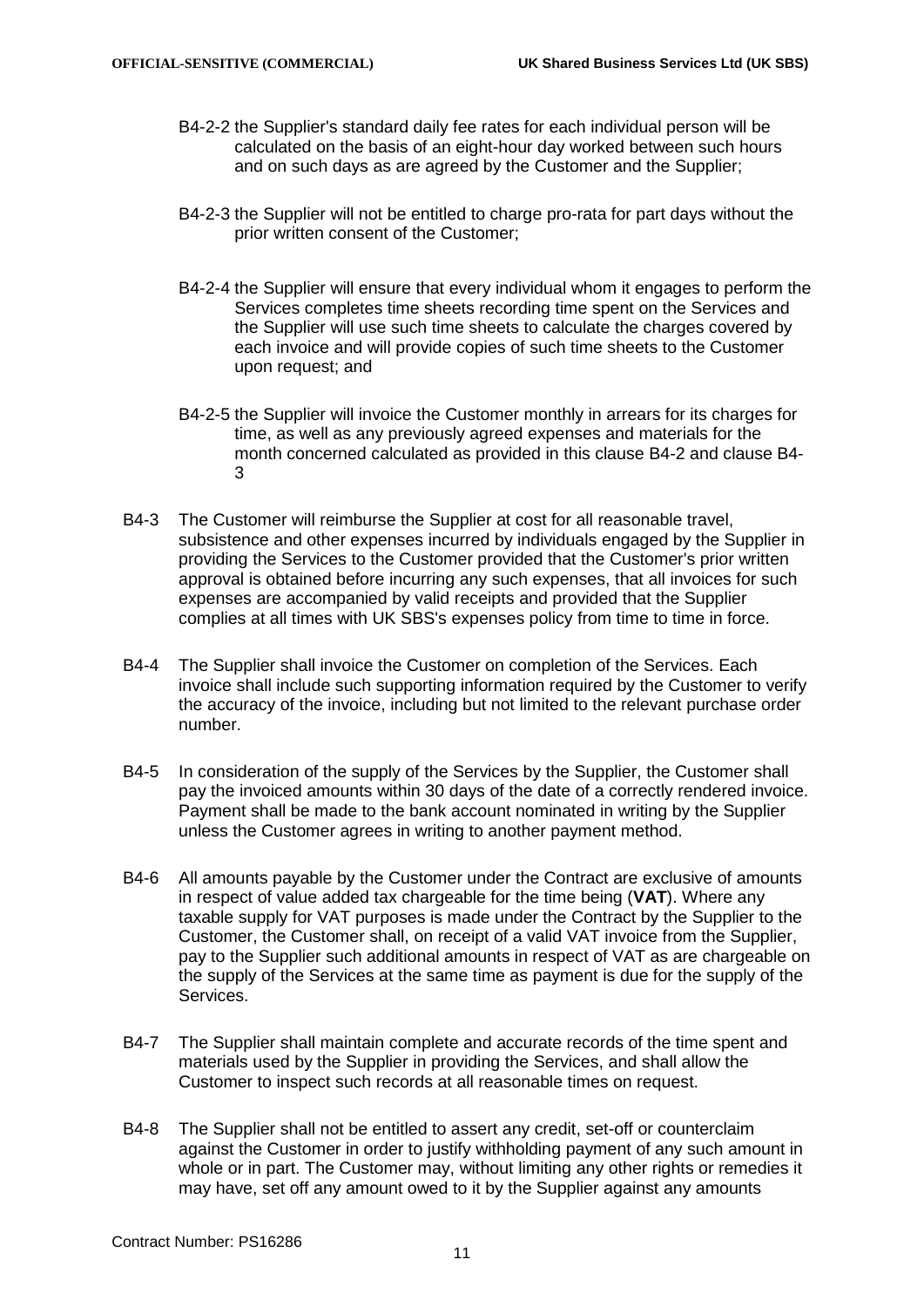payable by it to the Supplier under the Contract.

B4-9 The Supplier acknowledges and agrees that it will pay correctly rendered invoices from any of its suppliers or other sub-contractors within 30 days of receipt of the invoice.

#### **B4-10 Payment to other parties**

The Supplier shall ensure, pursuant to Regulation 113(2)(c) of the Public Contracts Regulations 2015, that any subcontract awarded by the Supplier contains suitable provisions to impose, as between the parties to the subcontract , requirements that :

> B4-10-1 any payment due from the Supplier to the subcontract or under the subcontract is to be made no later than the end of a period of 30 days from the date on which the relevant invoice is regarded as valid and undisputed;

> B4-10-2 any invoices for payment submitted by the subcontract or are considered and verified by the Supplier in a timely fashion and that undue delay in doing so is not to be sufficient justification for failing to regard an invoice as valid and undisputed;

; and

B4-10-3 any subcontract or will include, in any subcontract which it in turn awards, suitable provisions to impose, as between the parties to that subcontract , requirements to the same effect as those imposed in paragraphs B4-10-1,B4-10-2 and B4-10-3 of this Clause B4-10,subject to suitable amendment to reflect the identities of the relevant parties.

# <span id="page-11-0"></span>**B5 Customer property**

B5-1 The Supplier acknowledges that all information (including confidential information), equipment and tools, drawings, specifications, data, software and any other materials supplied by UK SBS and the Customer to the Supplier (**Customer Materials**) and all rights in the Customer Materials are and shall remain at all times the exclusive property of the Customer. The Supplier shall keep the Customer Materials in safe custody at its own risk, maintain them in good condition until returned to the Customer, and not dispose or use the same other than for the sole purpose of performing the Supplier's obligations under the Contract and in accordance with the Customer's written instructions or authorisation.

### <span id="page-11-1"></span>**B6 Intellectual property rights**

B6-1 In respect of any goods that are transferred to the Customer under this Contract, including without limitation the Deliverables or any part of them, the Supplier warrants that it has full clear and unencumbered title to all such items, and that at the date of delivery of such items to the Customer, it will have full and unrestricted rights to transfer all such items to the Customer.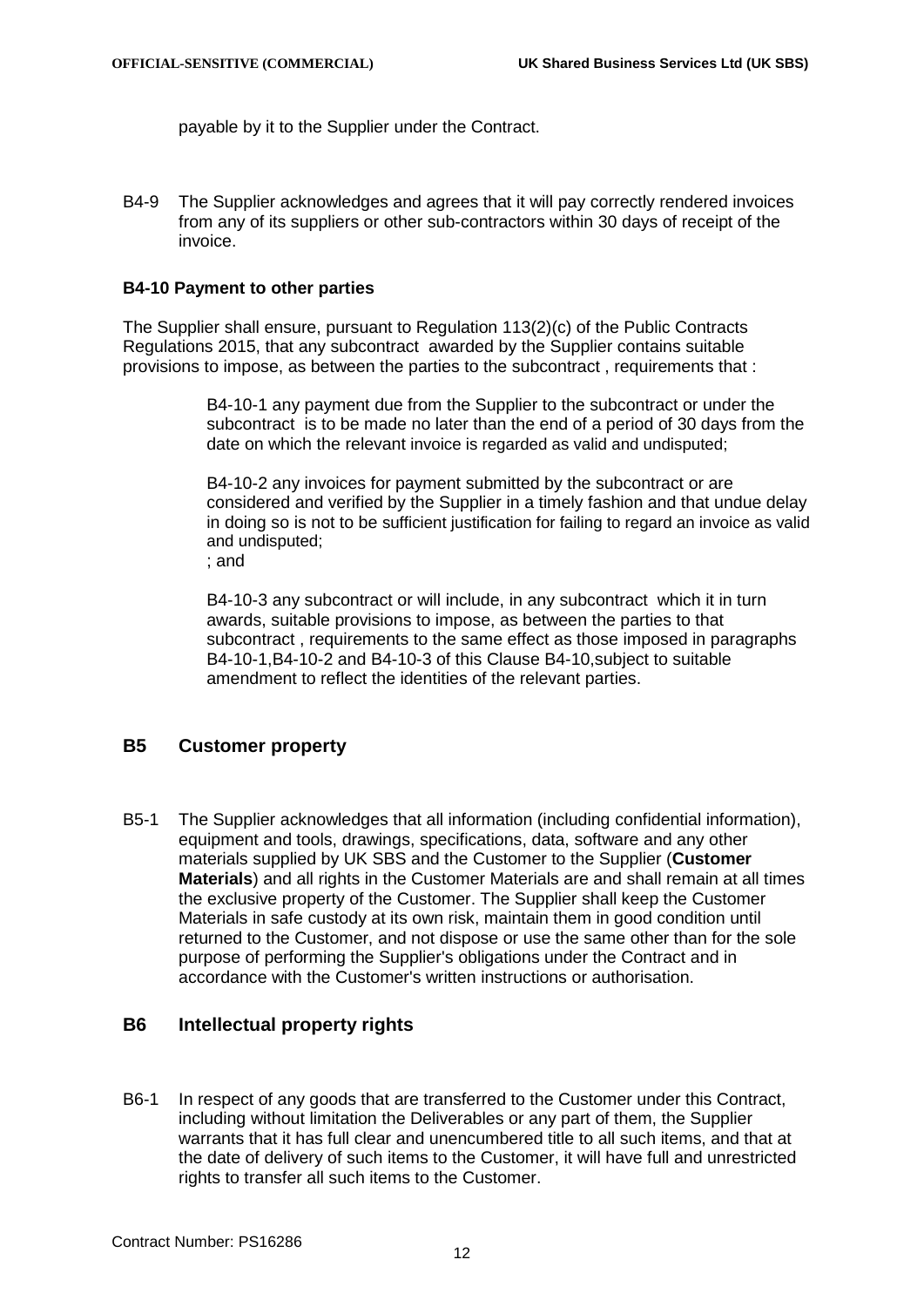- <span id="page-12-1"></span>B6-2 Save as otherwise provided in the Special Conditions, the Supplier assigns to the Customer, with full title guarantee and free from all third party rights, all Intellectual Property Rights in the products of the Services, including for the avoidance of doubt the Deliverables. Where those products or Deliverables incorporate any Intellectual Property Rights owned by or licensed to the Supplier which are not assigned under this clause, the Supplier grants to the Customer a worldwide, irrevocable, royaltyfree, transferable licence, with the right to grant sub-licences, under those Intellectual Property Rights to maintain, repair, adapt, copy and use those products and Deliverables for any purpose.
- B6-3 The Supplier shall obtain waivers of all moral rights in the products, including for the avoidance of doubt the Deliverables, of the Services to which any individual is now or may be at any future time entitled under Chapter IV of Part I of the Copyright Designs and Patents Act 1988 or any similar provisions of law in any jurisdiction.
- B6-4 The Supplier shall, promptly at UK SBS or the Customer's request, do (or procure to be done) all such further acts and things and the execution of all such other documents as the Customer may from time to time require for the purpose of securing for the Customer the full benefit of the Contract, including all right, title and interest in and to the Intellectual Property Rights assigned to the Customer in accordance with clause [B6-2.](#page-12-1)

## <span id="page-12-0"></span>**B7 Indemnity**

- B7-1 The Supplier shall indemnify, and shall keep indemnified, UK SBS and the Customer in full against all costs, expenses, damages and losses (whether direct or indirect), including any interest, fines, legal and other professional fees and expenses awarded against or incurred or paid by UK SBS and the Customer as a result of or in connection with:
	- B7-1-1 any claim made against UK SBS or the Customer by a third party arising out of, or in connection with, the supply of the Services, to the extent that such claim arises out of the breach, negligent performance or failure or delay in performance of the Contract by the Supplier, its employees, agents or subcontractors; and
	- B7-1-2 any claim brought against UK SBS or the Customer for actual or alleged infringement of a third party's Intellectual Property Rights arising out of, or in connection with, the receipt, use or supply of the Services; and
	- B7-1-3 any claim whether in tort, contract, statutory or otherwise, demands, actions, proceedings and any awards arising from a breach by the Supplier of clause [B1-7](#page-8-2) of these Conditions.
- B7-2 This clause [B7](#page-12-0) shall survive termination or expiry of the Contract.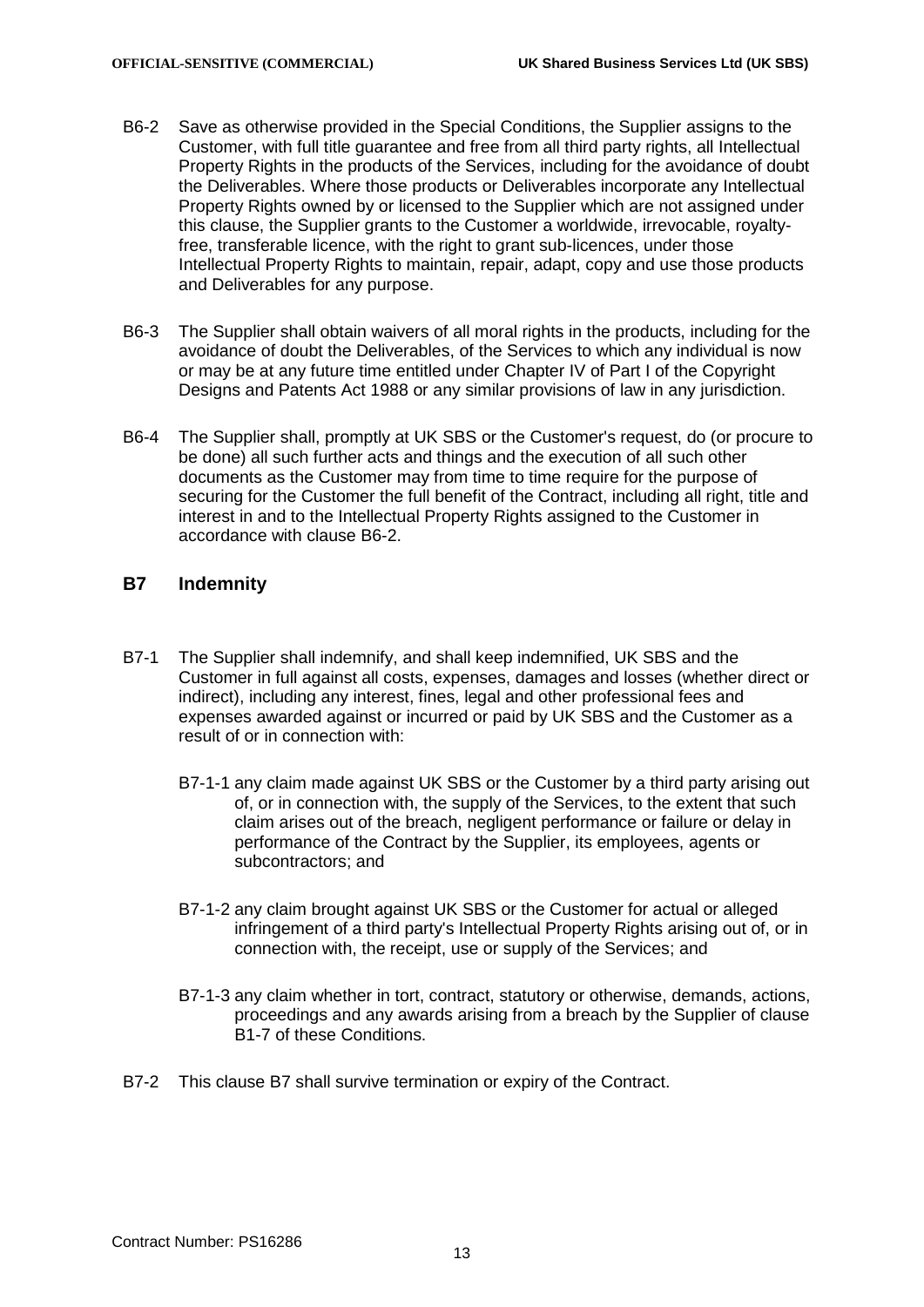# <span id="page-13-0"></span>**B8 Insurance**

B8-1 During the term of the Contract and for a period of 3 years thereafter, the Supplier shall maintain in force, with a reputable insurance company, professional indemnity insurance, employer liability insurance, product liability and public liability insurance to cover such heads of liability as may arise under or in connection with the Contract, and shall, on UK SBS or the Customer's request, produce both the insurance certificate giving details of cover and the receipt for the current year's premium in respect of each insurance.

### <span id="page-13-1"></span>**B9 Liability**

- B9-1 In this clause [B9,](#page-13-1) a reference to UK SBS's or the Customer's liability for something is a reference to any liability whatsoever which UK SBS or the Customer might have for it, its consequences, and any direct, indirect or consequential loss, damage, costs or expenses resulting from it or its consequences, whether the liability arises under the Contract, in tort or otherwise, and even if it results from UK SBS's or the Customer's negligence or from negligence for which UK SBS or the Customer would otherwise be liable.
- B9-2 Neither UK SBS nor the Customer is in breach of the Contract, and neither UK SBS nor the Customer have any liability for anything, to the extent that the apparent breach or liability is attributable to the Supplier's breach of the Contract.
- B9-3 Subject to clause [B9-6,](#page-14-2) neither UK SBS nor the Customer shall have any liability for:

B9-3-1 any indirect or consequential loss or damage;

B9-3-2 any loss of business, rent, profit or anticipated savings;

B9-3-3 any damage to goodwill or reputation;

- B9-3-4 loss, theft, damage or destruction to any equipment, tools, machinery, vehicles or other equipment brought onto the Customer's premises by or on behalf of the Supplier; or
- B9-3-5 any loss, damage, costs or expenses suffered or incurred by any third party.
- B9-4 Subject to clause [B9-6,](#page-14-2) UK SBS and the Customer's total liability shall be limited to the Charges.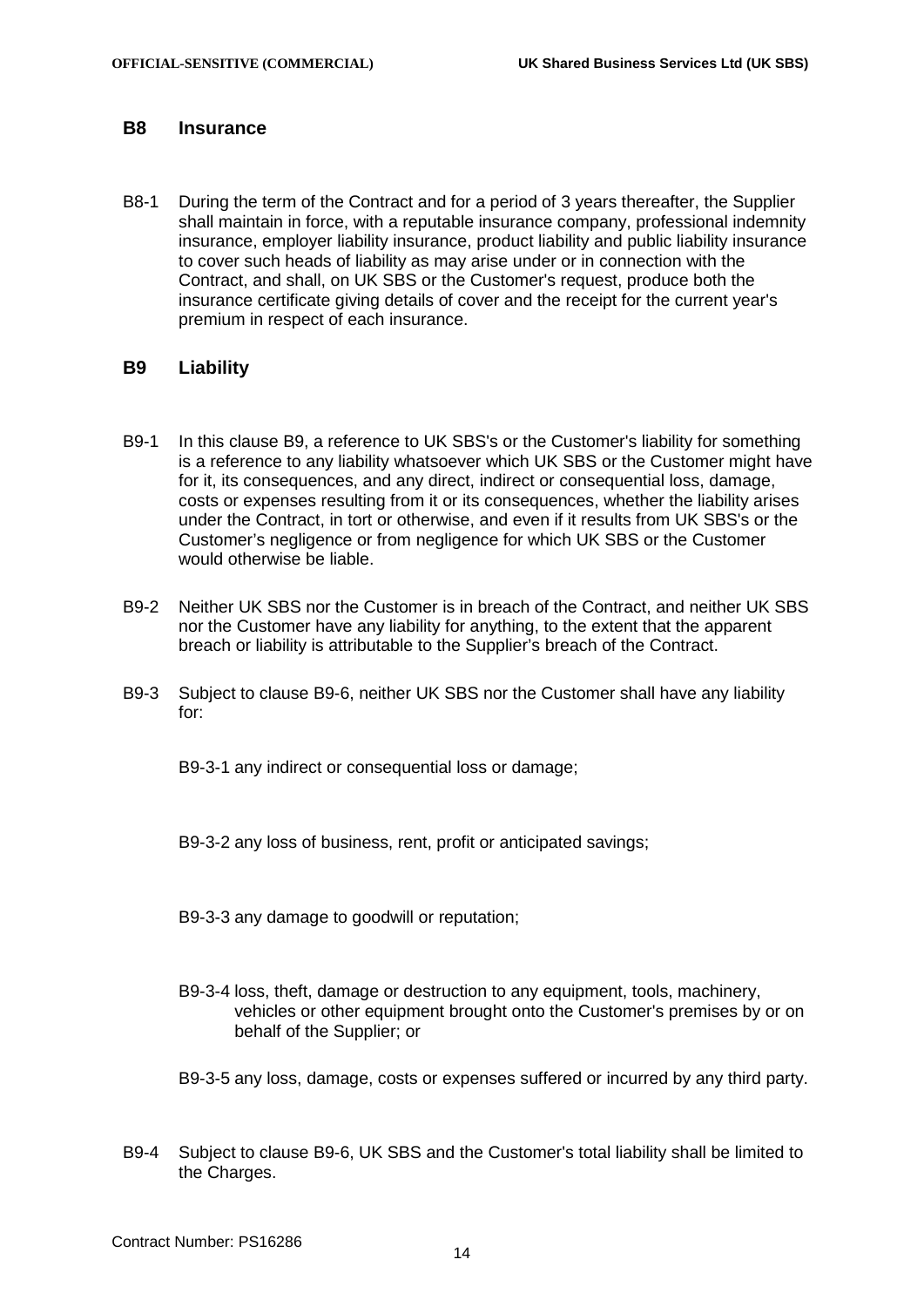- B9-5 Subject to clause [B9-6,](#page-14-2) the Supplier's total liability in connection with the Contract shall be limited to £1,000,000.
- <span id="page-14-2"></span>B9-6 Nothing in the Contract restricts either UK SBS's, the Customer's or the Supplier's liability for:
	- B9-6-1 death or personal injury resulting from its negligence; or
	- B9-6-2 its fraud (including fraudulent misrepresentation); or
	- B9-6-3 breach of any obligations as to title implied by Section 12 of the Sale of Goods Act 1979 or Section 2 of the Supply of Goods and Services Act 1982.

# **SECTION C**

# <span id="page-14-1"></span>**C1 Confidential information**

C1-1 A party (**Receiving Party**) shall keep in strict confidence all Confidential Information which has been disclosed to, or otherwise obtained by, the Receiving Party by the other party (**Disclosing Party**), its employees, agents or subcontractors. The Receiving Party shall restrict disclosure of such Confidential Information to such of its employees, agents or subcontractors as need to know it for the purpose of discharging the Receiving Party's obligations under the Contract, and shall ensure that such employees, agents or subcontractors are subject to obligations of confidentiality corresponding to those which bind the Receiving Party. This clause [C1](#page-14-1) shall survive termination or expiry of the Contract

# **C2 Transparency**

- C2-1 The Supplier acknowledges that the United Kingdom Government's transparency agenda requires that contracts, such as the Contract, and any sourcing document, such as the invitation to sourcing, are published on a designated, publicly searchable website.
- C2-2 The Supplier acknowledges that, except for any information which is exempt from disclosure in accordance with the provisions of FOIA, the content of the Contract is not Confidential Information. UK SBS and the Customer shall be responsible for determining in their absolute discretion whether any of the content of the Contract is exempt from disclosure in accordance with the provisions of FOIA.
- <span id="page-14-0"></span>C2-3 Notwithstanding any other term of the Contract, the Supplier hereby consents to the Customer and / or UK SBS publishing the Contract in its entirety, (but with any information which is exempt from disclosure in accordance with the provisions of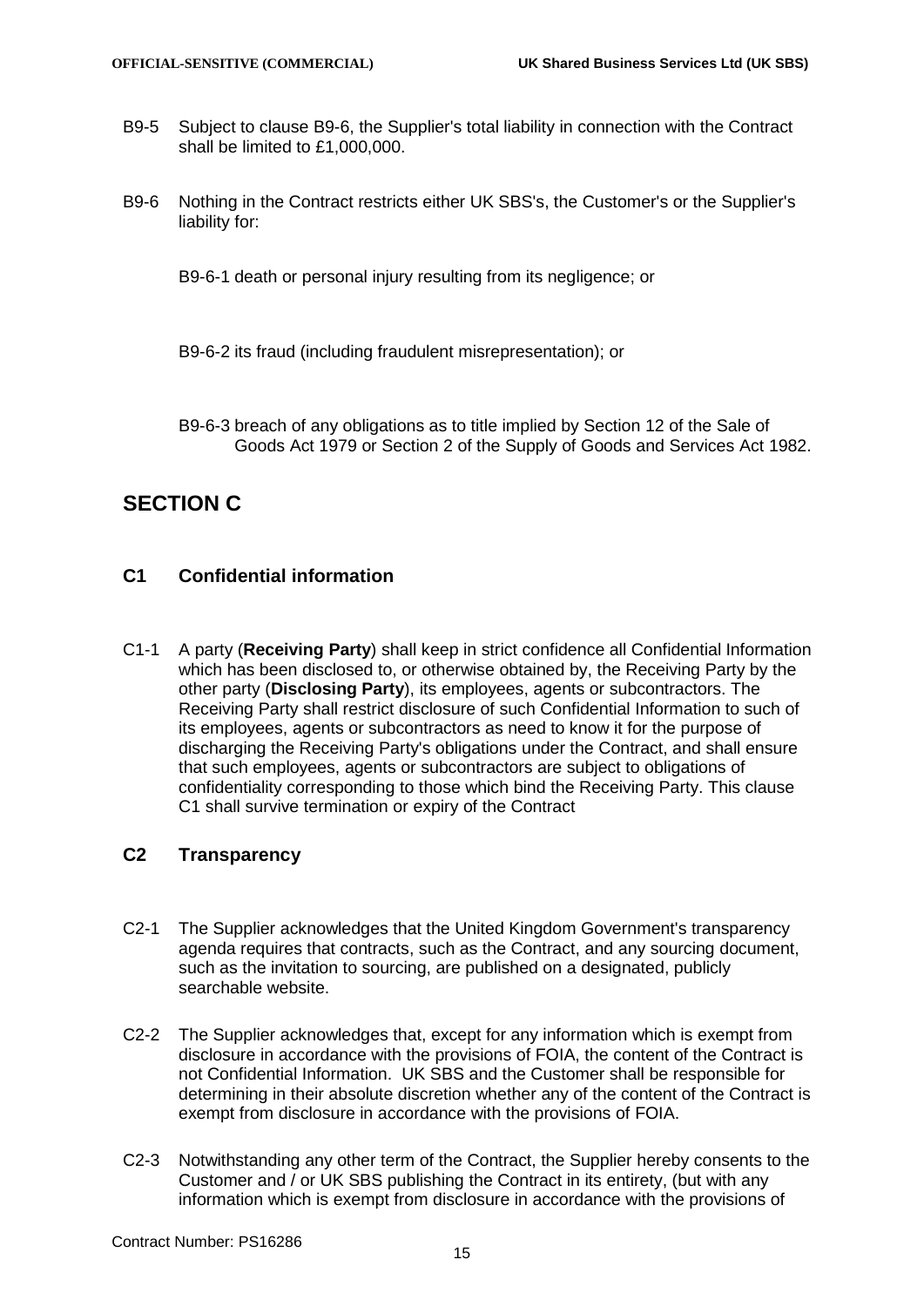FOIA redacted) including from time to time agreed changes to the Contract, to the general public.

## **C3 Force majeure**

C3-1 If any event or circumstance that is beyond the reasonable control of the Supplier, and which by its nature could not have been foreseen by the Supplier or, if it could have been foreseen, was unavoidable, (provided that the Supplier shall use all reasonable endeavours to cure any such events or circumstances and resume performance under the Contract) prevent the Supplier from carrying out its obligations under the Contract for a continuous period of more than 10 Business Days, UK SBS or the Customer may terminate this Contract immediately by giving written notice to the Supplier

# **C4 Corruption**

- <span id="page-15-0"></span>C4-1 UK SBS or the Customer shall be entitled to terminate the Contract immediately and to recover from the Supplier the amount of any loss resulting from such termination if the Supplier or a Supplier's Associate:
	- C4-1-1 offers or agrees to give any person working for or engaged by UK SBS, the Customer or any Public Body any favour, gift or other consideration, which could act as an inducement or a reward for any act or failure to act connected to the Contract, or any other agreement between the Supplier and UK SBS or the Customer or any Public Body, including its award to the Supplier or a Supplier's Associate and any of the rights and obligations contained within it;
	- C4-1-2 has entered into the Contract if it has knowledge that, in connection with it, any money has been, or will be, paid to any person working for or engaged by UK SBS, the Customer or any Public Body by or for the Supplier, or that an agreement has been reached to that effect, unless details of any such arrangement have been disclosed in writing to UK SBS or the Customer before the Contract is entered into;
	- C4-1-3 breaches the provisions of the Prevention of Corruption Acts 1889 to 1916, or the Bribery Act 2010; or
	- C4-1-4 gives any fee or reward the receipt of which is an offence under Section 117(2) of the Local Government Act 1972.
- C4-2 For the purposes of clause [C4-1,](#page-15-0) "loss" shall include, but shall not be limited to:

C4-2-1 UK SBS's or the Customer's costs in finding a replacement supplier;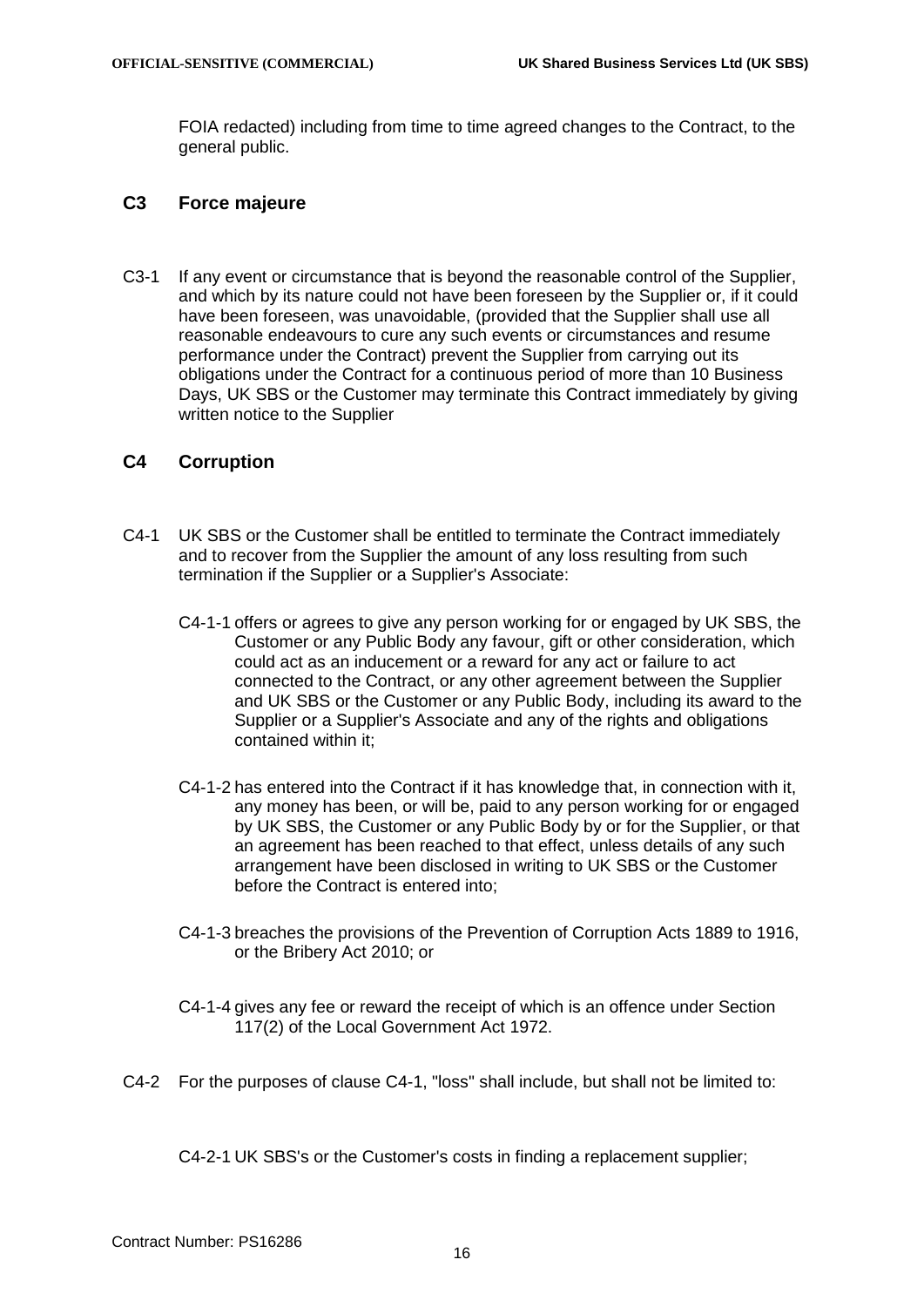C4-2-2 direct, indirect and consequential losses; and

C4-2-3 any loss suffered by UK SBS or the Customer as a result of a delay in its receipt of the Goods.

### **C5 Data protection**

C5-1 The Supplier shall comply at all times with all data protection legislation applicable in the UK from time to time.

# <span id="page-16-0"></span>**C6 Freedom of information**

- C6-1 The Supplier acknowledges that UK SBS and the Customer may be subject to the requirements of FOIA and EIR and shall assist and co-operate with UK SBS or the Customer to enable them to comply with its obligations under FOIA and EIR.
- C6-2 The Supplier shall and shall procure that its employees, agents, sub-contractors and any other representatives shall provide all necessary assistance as reasonably requested by UK SBS or the Customer to enable UK SBS or the Customer to respond to a Request for Information within the time for compliance set out in section 10 of FOIA or regulation 5 of EIR.
	- C6-2-1 provide all necessary assistance as reasonably requested by UK SBS or the Customer to enable UK SBS or the Customer to respond to a Request for Information within the time for compliance set out in section 10 of FOIA or regulation 5 of EIR.
- C6-3 UK SBS or the Customer shall be responsible for determining (in its absolute discretion) whether any Information:

C6-3-1 is exempt from disclosure in accordance with the provisions of FOIA or EIR;

C6-3-2 is to be disclosed in response to a Request for Information,

and in no event shall the Supplier respond directly to a Request for Information unless expressly authorised to do so in writing by UK SBS or the Customer.

C6-4 The Supplier acknowledges that UK SBS or the Customer may be obliged under the FOIA or EIR to disclose Information, in some cases even where that Information is commercially sensitive: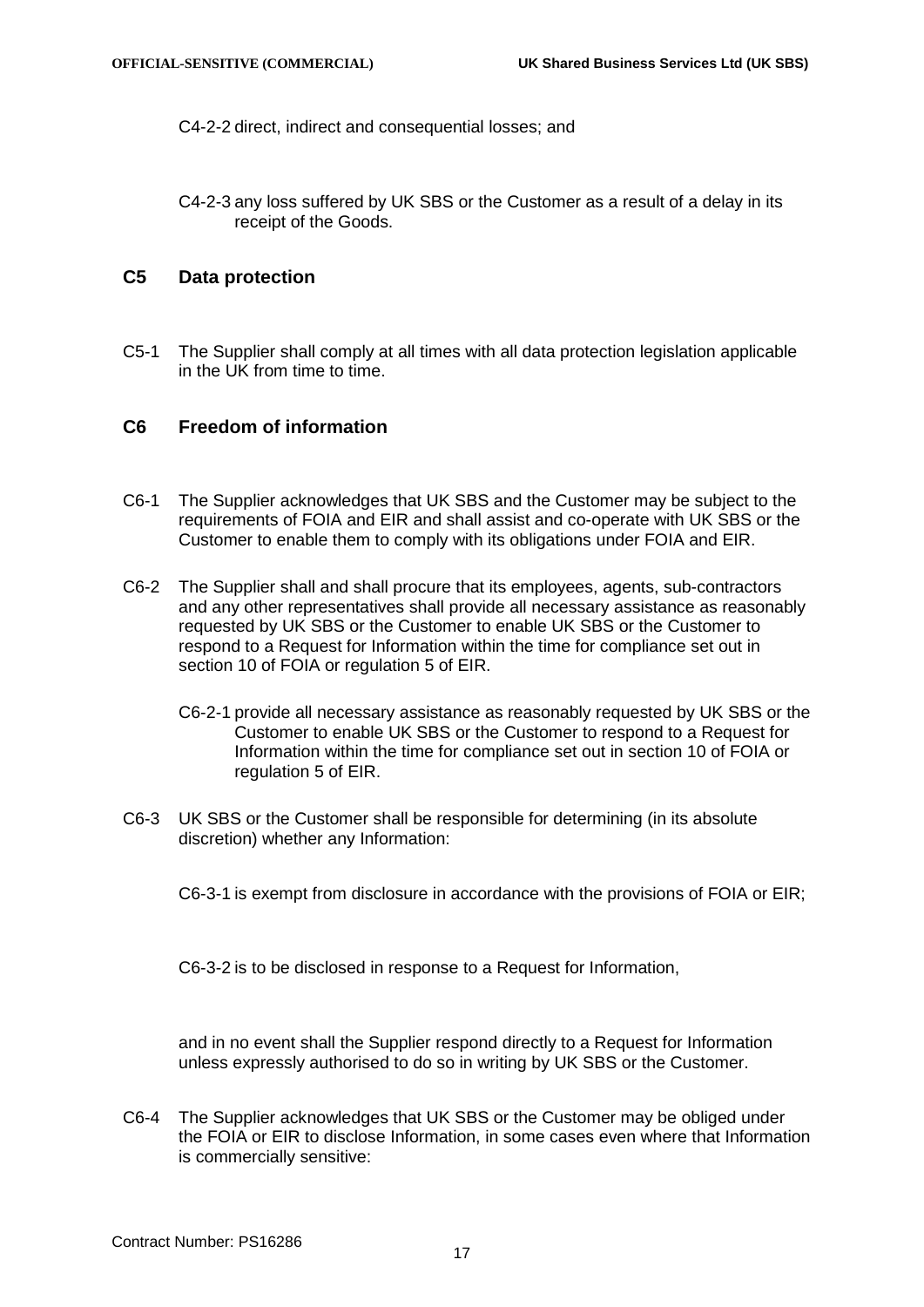C6-4-1 without consulting with the Supplier, or

- <span id="page-17-1"></span>C6-4-2 following consultation with the Supplier and having taken its views into account.
- C6-5 Where clause [C6-4-2](#page-17-1) applies UK SBS or the Customer shall, in accordance with any recommendations issued under any code of practice issued under section 45 of FOIA, take reasonable steps, where appropriate, to give the Supplier advanced notice, or failing that, to draw the disclosure to the Supplier's attention as soon as practicable after any such disclosure.
- C6-6 Where the Supplier organisation is subject to the requirements of the FOIA and EIR, C6-7 will supersede C6-2 – C6-5. Where the Supplier organisation is not subject to the requirements of the FOIA and EIR, C6-7 will not apply.
- C6-7 UK SBS and the Customer acknowledge that the Supplier may be subject to the requirements of the FOIA and EIR and shall assist and co-operate with the Supplier to enable them to comply with its obligations under the FOIA and EIR.
- <span id="page-17-0"></span>**C7 General**

### C7-1 **Entire agreement.**

- C7-1-1 The Contract constitutes the entire agreement between the Customer and the Supplier in relation to the supply of the Services and the Contract supersedes any earlier agreements, arrangements and understandings relating to that subject matter.
- C7-2 **Liability.**
	- C7-2-1 Where the Customer is more than one person, the liability of each such person for their respective obligations and liabilities under the Contract shall be several and shall extend only to any loss or damage arising out of each such person's own breaches.
	- C7-2-2 Where the Customer is more than one person and more than one of such persons is liable for the same obligation or liability, liability for the total sum recoverable will be attributed to the relevant persons in proportion to the price payable by each of them under the Contract.

### C7-3 **Assignment and subcontracting.**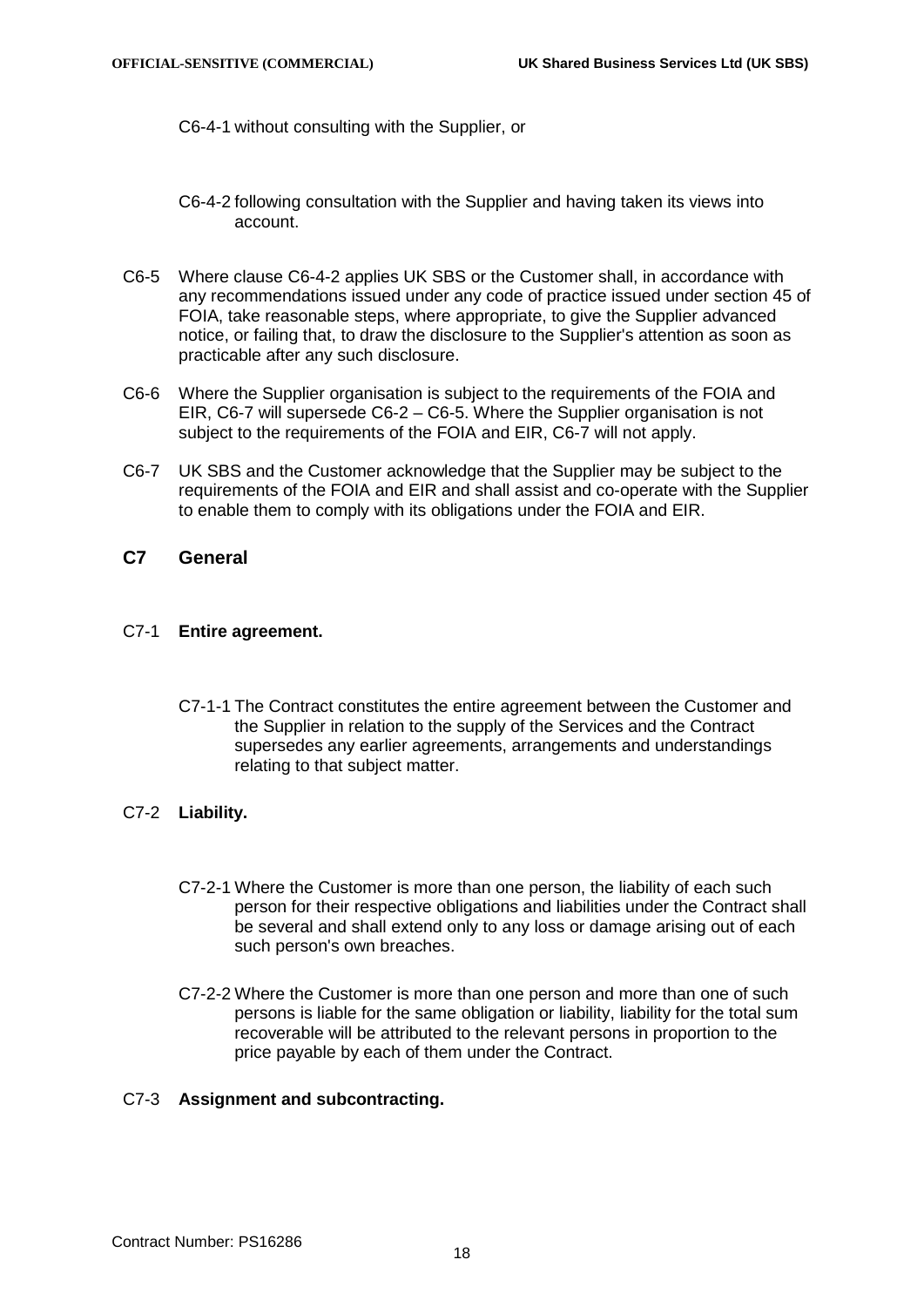- C7-3-1 The Customer may at any time assign, transfer, charge, subcontract or deal in any other manner with any or all of its rights or obligations under the Contract.
- C7-3-2 The Supplier may not assign, transfer, charge, subcontract or deal in any other manner with any or all of its rights or obligations under the Contract without the Customer's prior written consent.
- C7-3-3 Sub-Contractors

The Customer may (without cost to or liability of (UK SBS)) require the Supplier to replace any subcontract or where in the reasonable opinion of the Customer any mandatory or discretionary grounds for exclusion referred to in Regulation 57 of the Public Contracts Regulations 2015 apply to the subcontractors.

#### C7-4 **Further assurance.**

C7-4-1 The Supplier will promptly at either UK SBS's or the Customer's request do (or procure to be done) all such further acts and things, including the execution of all such other documents, as either UK SBS or the Customer may from time to time require for the purpose of securing for the Customer the full benefit of the Contract, including ensuring that all title in the Goods is transferred absolutely to the Customer.

#### C7-5 **Publicity**

- C7-5-1 The Supplier shall not make any press announcements or publicise this Contract in any way without UK SBS or the Customer's prior written consent.
- C7-5-2 UK SBS or the Customer shall be entitled to publicise this Contract in accordance with any legal obligation upon UK SBS or the Customer, including any examination of this Contract by the National Audit Office pursuant to the National Audit Act 1983 or otherwise.
- C7-5-3 The Supplier shall not do anything or cause anything to be done, which may damage the reputation of UK SBS or the Customer or bring UK SBS or the Customer into disrepute.

### <span id="page-18-0"></span>C7-6 **Notices.**

C7-6-1 Any notice or other communication given to a party under or in connection with the Contract shall be in writing, addressed to: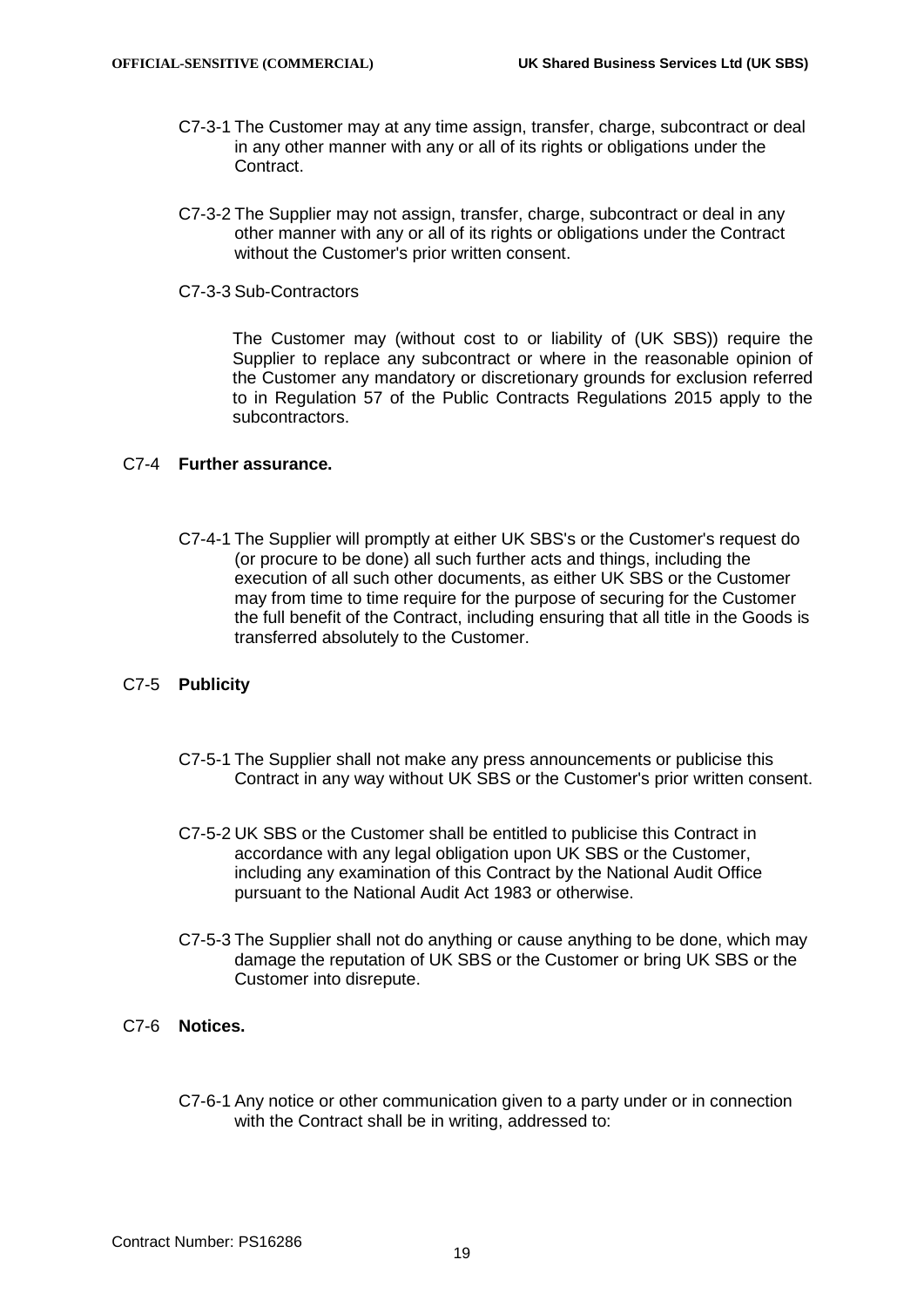- C7-6-1-a in the case of the Customer: *Ben Oborne*; Address: *North Star House, North Star Avenue, Swindon, Wiltshire SN2 1FF*; Email: *[Professionalservices@uksbs.co.uk](mailto:Professionalservices@uksbs.co.uk)* (and a copy of such notice or communication shall be sent to: Chief Procurement Officer, North Star House, North Star Avenue, Swindon, Wiltshire SN2 1FF);
- C7-6-1-b in the case of the Supplier: the address, fax number and email address set out in the Order,

or any other address, fax number or email address which that party may have specified to the other party in writing in accordance with this clause [C7-6,](#page-18-0) and shall be delivered personally, or sent by pre-paid first-class post, recorded delivery, commercial courier, fax or e-mail.

- C7-6-2 A notice or other communication shall be deemed to have been received: if delivered personally, when left at the address referred to in clause C-7-6-1; if sent by pre-paid first-class post or recorded delivery, at 9.00 am on the second Working Day after posting; if delivered by commercial courier, on the date and at the time that the courier's delivery receipt is signed; or, if sent by fax or e-mail between the hours of 9.00am and 5.00pm on a Working Day, upon successful transmission (provided that the sender holds written confirmation automatically produced by the sender's fax machine of error free and complete transmission of that fax to the other party's fax number), or if sent by fax or e-mail outside the hours of 9.00am and 5.00pm on a Working Day, at 9.00am on the next Working Day following successful transmission (provided that the sender holds written confirmation automatically produced by the sender's fax machine of error free and complete transmission of that fax to the other party's fax number).
- <span id="page-19-0"></span>C7-6-3 This clause [C7-6-3](#page-19-0) shall only apply where UK SBS is not the Customer. In such cases, UK SBS may give or receive any notice under the Contract on behalf of the Customer and any notice given or received by UK SBS will be deemed to have been given or received by the Customer.
- C7-6-4 [Except for clause [C7-6-5,](#page-19-1) t] [T]he provisions of this clause [C7-6](#page-18-0) shall not apply to the service of any proceedings or other documents in any legal action.
- <span id="page-19-1"></span>C7-6-5 [The Supplier irrevocably appoints and authorises [NAME] of [ADDRESS] (or such other person, being a firm of [solicitors] resident in England, as the Supplier may by notice substitute) to accept service on behalf of the Supplier of all legal process, and service on [NAME] (or any such substitute) shall be deemed to be service on the Supplier.]

### C7-7 **Severance**

C7-7-1 If any court or competent authority finds that any provision of the Contract (or part of any provision) is invalid, illegal or unenforceable, that provision or part-provision shall, to the extent required, be deemed to be deleted, and the validity and enforceability of the other provisions of the Contract shall not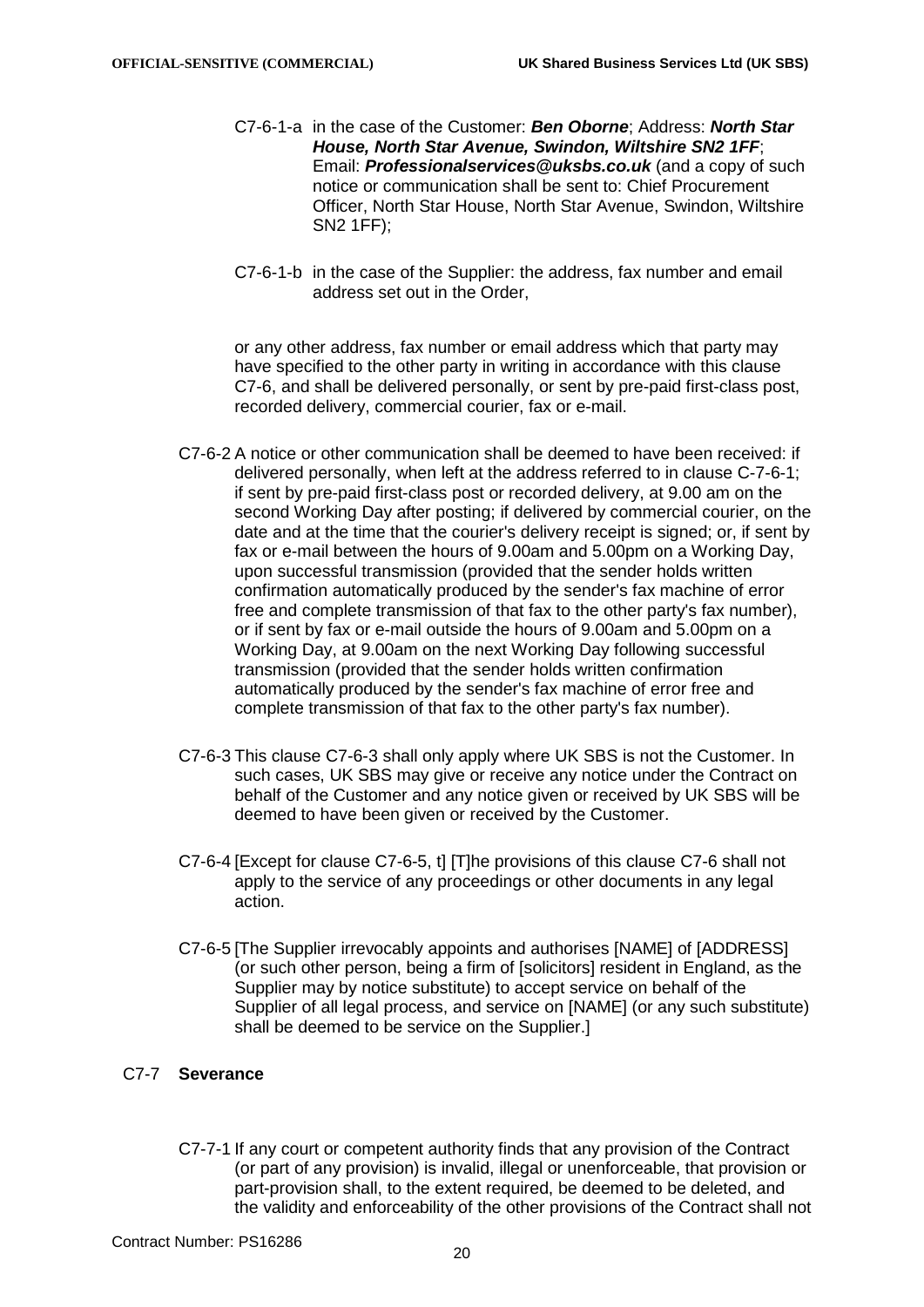be affected.

- C7-7-2 If any invalid, unenforceable or illegal provision of the Contract would be valid, enforceable and legal if some part of it were deleted, the provision shall apply with the minimum modification necessary to make it legal, valid and enforceable.
- C7-8 **Waiver**. A waiver of any right or remedy under the Contract is only effective if given in writing and shall not be deemed a waiver of any subsequent breach or default. No failure or delay by a party to exercise any right or remedy provided under the Contract or by law shall constitute a waiver of that or any other right or remedy, nor shall it preclude or restrict the further exercise of that or any other right or remedy. No single or partial exercise of such right or remedy shall preclude or restrict the further exercise of that or any other right or remedy.
- C7-9 No partnership, employment or agency. Nothing in the Contract creates any partnership or joint venture, nor any relationship of employment, between the Supplier and either UK SBS or the Customer. Nothing in the Contract creates any agency between the Supplier and either UK SBS or the Customer.
- C7-10 **Third party rights**. A person who is not a party to this Contract shall not have any rights under or in connection with it, except that UK SBS and any member of the UK SBS, Associated Bodies or Authorised Entities that derives benefit under this Contract may directly enforce or rely on any terms of this Contract.
- <span id="page-20-0"></span>C7-11 **Variation**. Any variation to the Contract, including any changes to the Services, these Conditions, the Special Conditions or the Order, including the introduction of any additional terms and conditions, shall only be binding when agreed in writing by or on behalf of the Customer and the Supplier.
- <span id="page-20-1"></span>C7-12 **Governing law and jurisdiction.**
	- C7-12-1 Subject to clause [C7-12-2,](#page-20-1) the Contract, and any dispute or claim arising out of or in connection with it or its subject matter or formation (including non-contractual disputes or claims), shall be governed by, and construed in accordance with, English law, and the parties irrevocably submit to the exclusive jurisdiction of the courts of England and Wales.
	- C7-12-2 The Customer shall be free to enforce its intellectual property rights in any jurisdiction.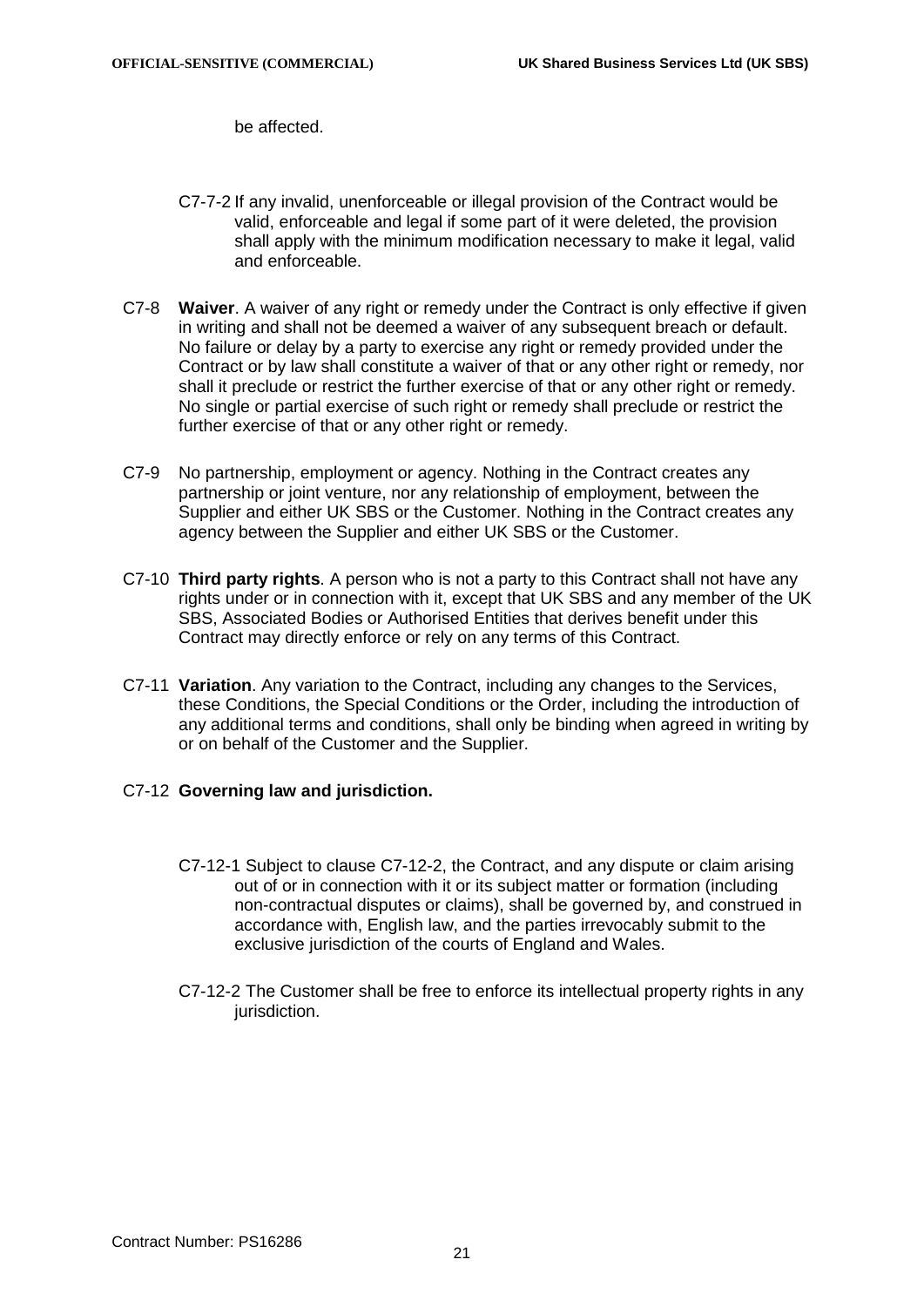# <span id="page-21-0"></span>**Schedule 1 Special Conditions**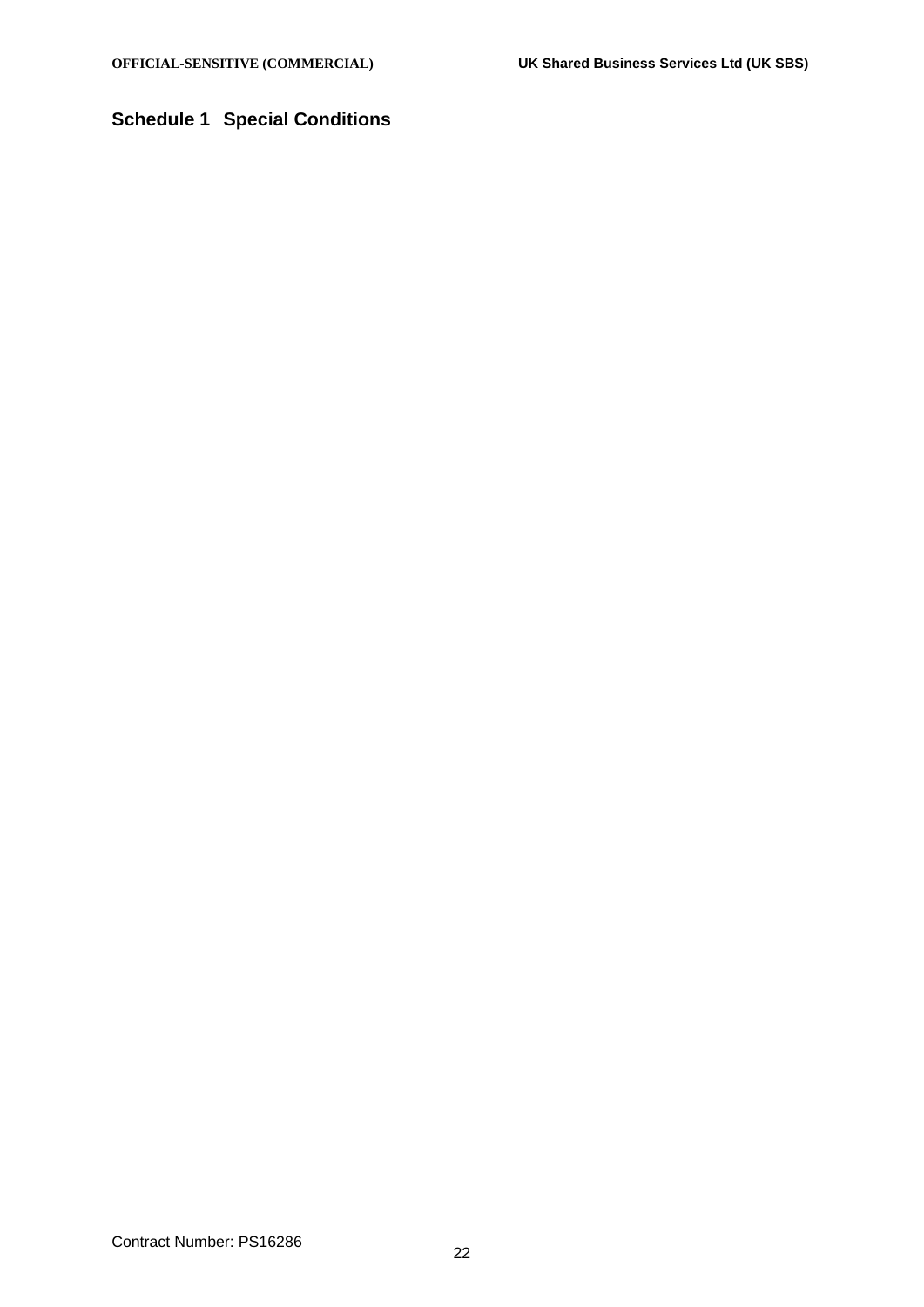# <span id="page-22-0"></span>**Schedule 2 Pro forma purchase order form**